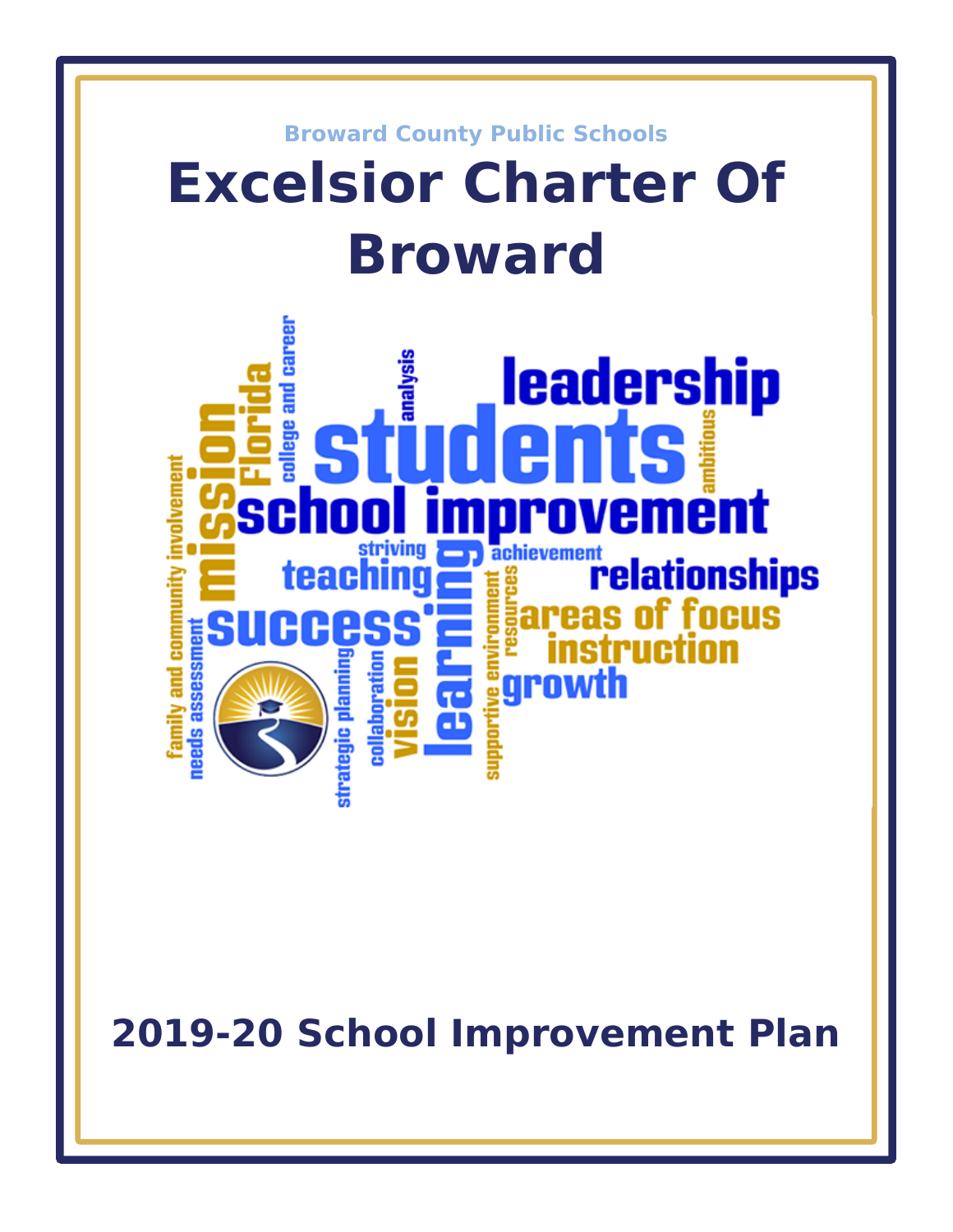# **Table of Contents**

| <b>School Demographics</b>            | 3  |
|---------------------------------------|----|
| <b>Purpose and Outline of the SIP</b> | 4  |
| <b>School Information</b>             | 5  |
| <b>Needs Assessment</b>               | 8  |
| <b>Planning for Improvement</b>       | 16 |
| <b>Title I Requirements</b>           | 27 |
| <b>Budget to Support Goals</b>        | 30 |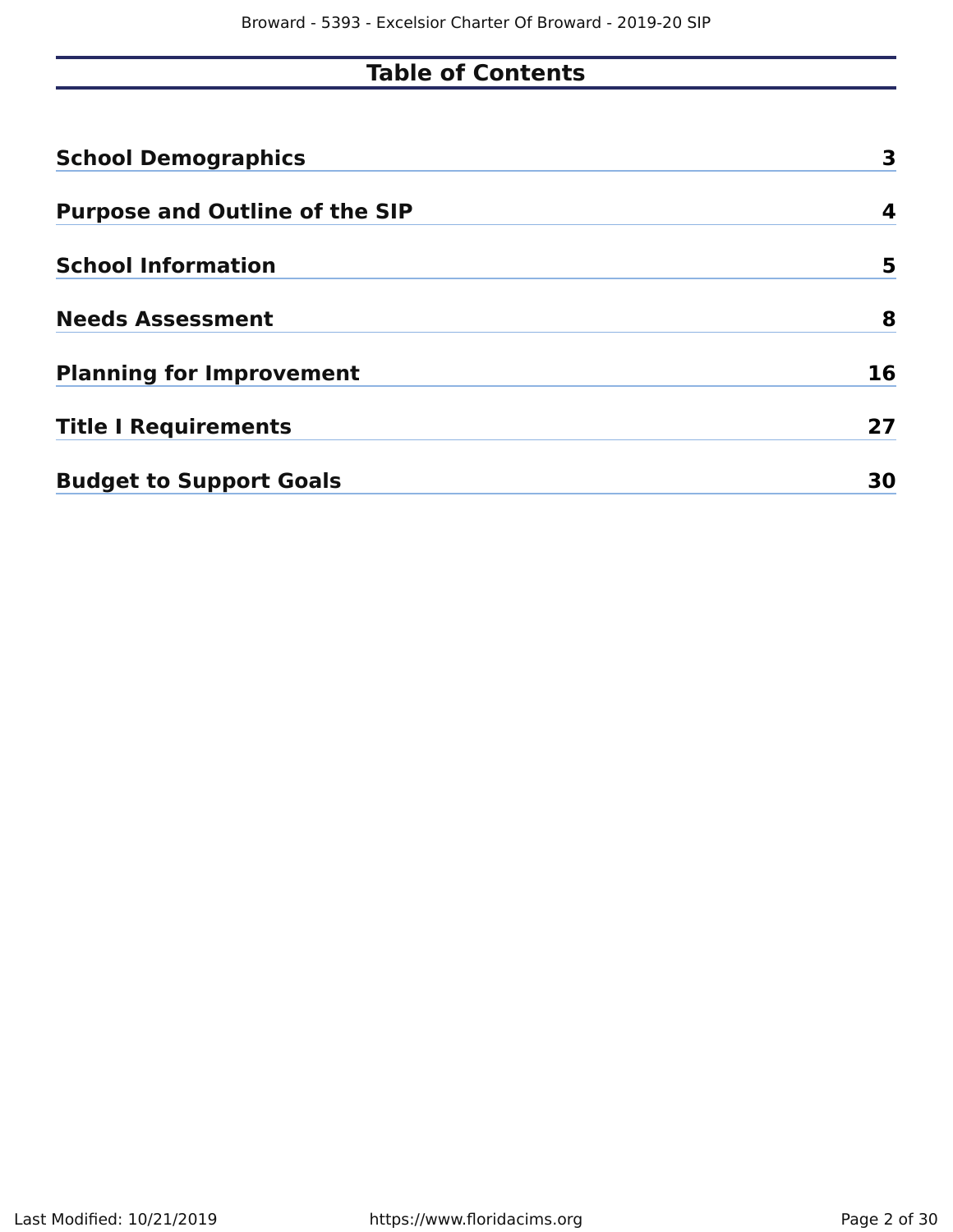# **Excelsior Charter Of Broward**

2099 W. PROSPECT RD, Tamarac, FL 33309

excelsiorcharter.com

<span id="page-2-0"></span>**Demographics**

# **Principal: Janett Codling** Start Date for this Principal: 7/24/2019

| <b>2019-20 Status</b><br>(per MSID File)                                                                                            | Active                                                                                                                                        |
|-------------------------------------------------------------------------------------------------------------------------------------|-----------------------------------------------------------------------------------------------------------------------------------------------|
| <b>School Type and Grades Served</b><br>(per MSID File)                                                                             | <b>Elementary School</b><br>$KG-5$                                                                                                            |
| <b>Primary Service Type</b><br>(per MSID File)                                                                                      | K-12 General Education                                                                                                                        |
| 2018-19 Title I School                                                                                                              | Yes                                                                                                                                           |
| 2018-19 Economically<br><b>Disadvantaged (FRL) Rate</b><br>(as reported on Survey 3)                                                | 73%                                                                                                                                           |
| 2018-19 ESSA Subgroups Represented<br>(subgroups with 10 or more students)<br>(subgroups in orange are below the federal threshold) | <b>Black/African American Students</b><br><b>Economically Disadvantaged Students</b><br>English Language Learners<br><b>Hispanic Students</b> |
| <b>School Grade</b>                                                                                                                 | 2018-19: D                                                                                                                                    |
|                                                                                                                                     | 2017-18: D                                                                                                                                    |
|                                                                                                                                     | 2016-17: C                                                                                                                                    |
| <b>School Grades History</b>                                                                                                        | 2015-16: B                                                                                                                                    |
|                                                                                                                                     | 2014-15: A                                                                                                                                    |
|                                                                                                                                     | 2013-14: D                                                                                                                                    |
| 2019-20 School Improvement (SI) Information*                                                                                        |                                                                                                                                               |
| <b>SI Region</b>                                                                                                                    | Southeast                                                                                                                                     |
| <b>Regional Executive Director</b>                                                                                                  | Diane Leinenbach                                                                                                                              |
| <b>Turnaround Option/Cycle</b>                                                                                                      |                                                                                                                                               |
| <b>Year</b>                                                                                                                         |                                                                                                                                               |
| <b>Support Tier</b>                                                                                                                 | <b>NOT IN DA</b>                                                                                                                              |
| <b>ESSA Status</b>                                                                                                                  | <b>CS&amp;I</b>                                                                                                                               |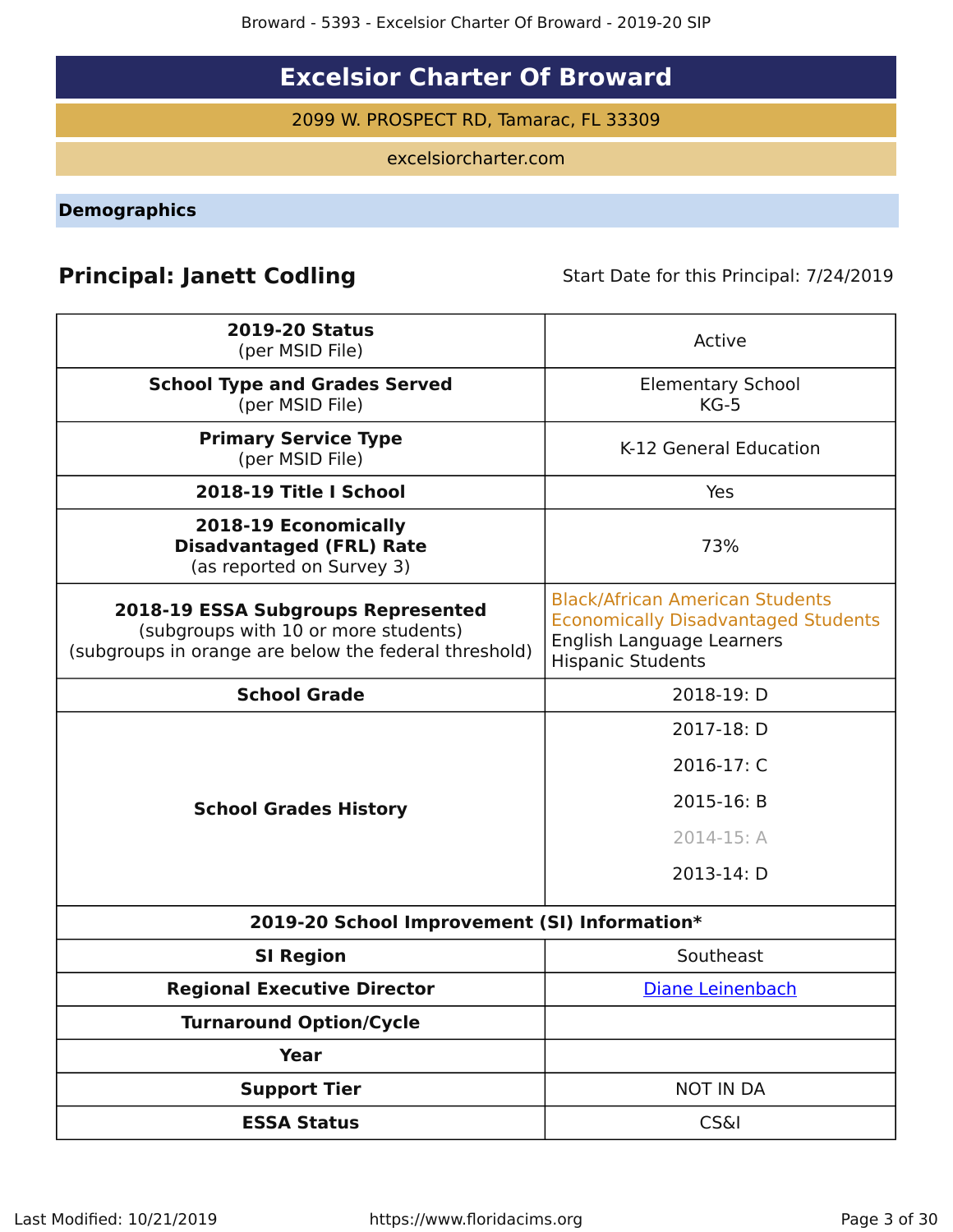\* As defined under Rule 6A-1.099811, Florida Administrative Code. For more information, [click](/downloads?category=da-forms) [here](/downloads?category=da-forms).

## **School Board Approval**

This plan is pending approval by the Broward County School Board.

## **SIP Authority**

Section 1001.42(18), Florida Statutes, requires district school boards to annually approve and require implementation of a Schoolwide Improvement Plan (SIP) for each school in the district that has a school grade of D or F. This plan is also a requirement for Targeted Support and Improvement (TS&I) and Comprehensive Support and Improvement (CS&I) schools pursuant to 1008.33 F.S. and the Every Student Succeeds Act (ESSA).

To be designated as TS&I, a school must have one or more ESSA subgroup(s) with a Federal Index below 41%. This plan shall be approved by the district. There are three ways a school can be designated as CS&I:

- 1. have a school grade of D or F
- 2. have a graduation rate of 67% or lower
- 3. have an overall Federal Index below 41%.

For these schools, the SIP shall be approved by the district as well as the Bureau of School Improvement.

The Florida Department of Education (FDOE) SIP template meets all statutory and rule requirements for traditional public schools and incorporates all components required for schools receiving Title I funds. This template is required by State Board of Education Rule 6A-1.099811, Florida Administrative Code, for all non-charter schools with a current grade of D or F, or a graduation rate 67% or less. Districts may opt to require a SIP using a template of its choosing for schools that do not fit the aforementioned conditions. This document was prepared by school and district leadership using the FDOE's school improvement planning web application located at [www.floridacims.org.](https://www.floridacims.org)

## <span id="page-3-0"></span>**Purpose and Outline of the SIP**

The SIP is intended to be the primary artifact used by every school with stakeholders to review data, set goals, create an action plan and monitor progress. The Florida Department of Education encourages schools to use the SIP as a "living document" by continually updating, refining and using the plan to guide their work throughout the year. This printed version represents the SIP as of the "Date Modified" listed in the footer.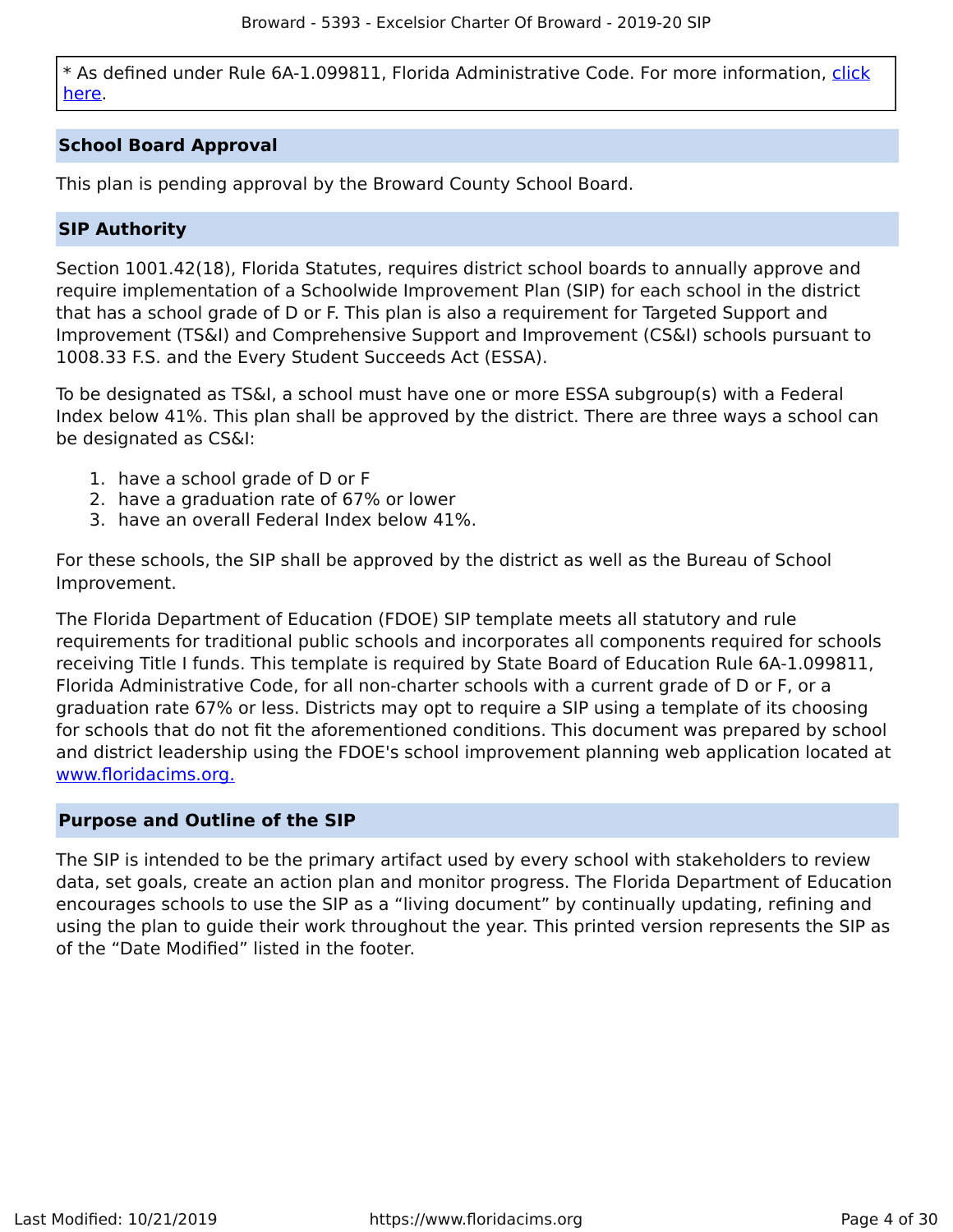## **Part I: School Information**

### <span id="page-4-0"></span>**School Mission and Vision**

### **Provide the school's mission statement**

The mission of Excelsior Charter of Broward is to support the improvement of student achievement by implementing best practices, innovative systematic initiatives and disseminating resources that enhance curriculum and Instruction. Additionally, the mission of Excelsior is to foster pride in academic achievements while developing our students' artistic abilities. The school will promote and demonstrate the essential role of the arts in enabling that every student is successful.

### **Provide the school's vision statement**

Idealistically talking, we would like to empower and enlighten the teachers to become resource facilitators, capable of leading learners to enjoy the ecstasy of discovery In order to conquer educational possibilities and achieve level of understanding above imagination

### **School Leadership Team**

#### **Membership**

Identify the name, email address and position title for each member of the school leadership team**:**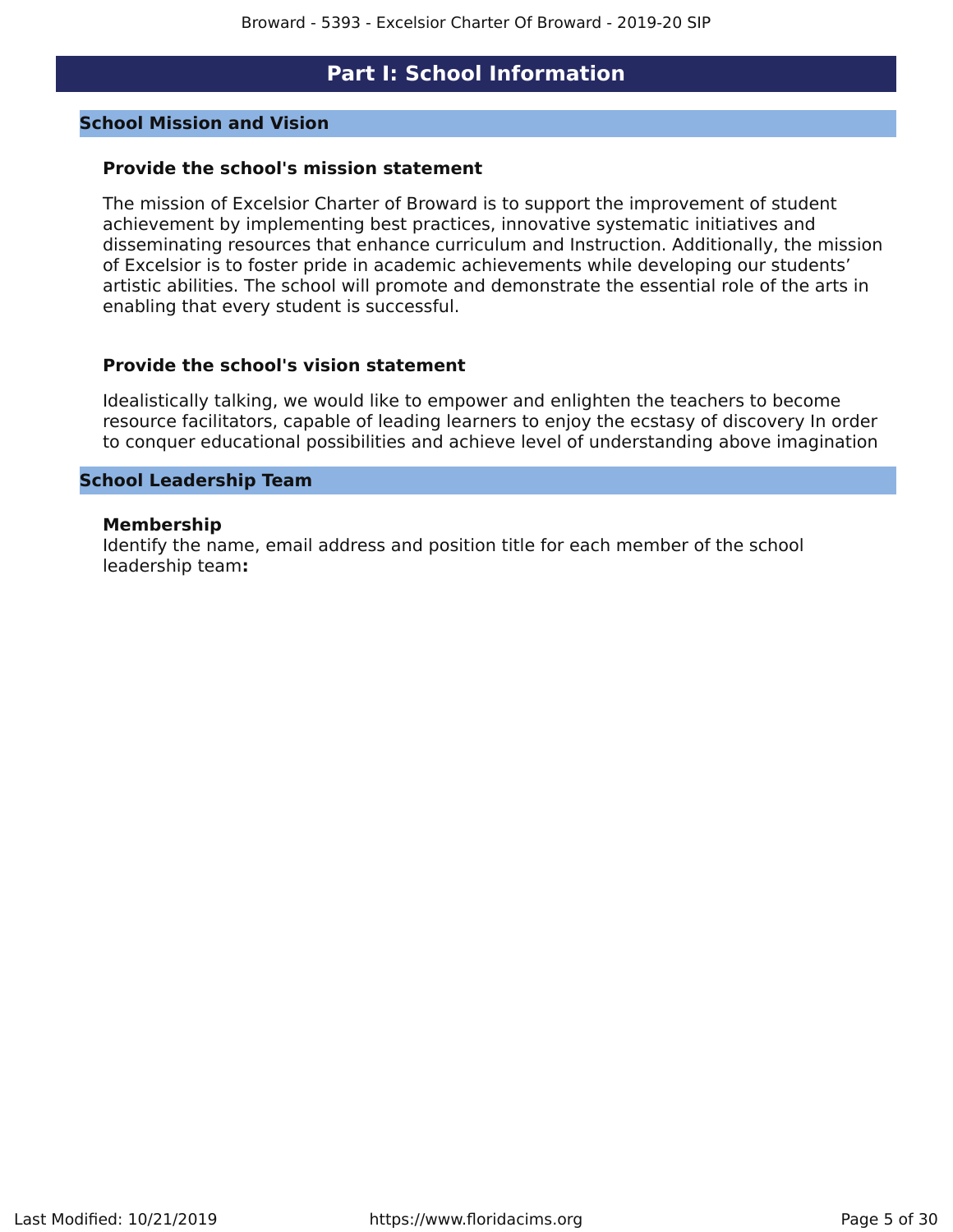| <b>Name</b>               | <b>Title</b>              | <b>Job Duties and Responsibilities</b>                                                                                                                                                                                                                                                                                                                                                                                                                                                                                                                                                                                                                                                                                                                                                                                                                                                                                                                                                                                                                                                                                                                                                                                                                                                                                                                                                                                                                                                                                      |
|---------------------------|---------------------------|-----------------------------------------------------------------------------------------------------------------------------------------------------------------------------------------------------------------------------------------------------------------------------------------------------------------------------------------------------------------------------------------------------------------------------------------------------------------------------------------------------------------------------------------------------------------------------------------------------------------------------------------------------------------------------------------------------------------------------------------------------------------------------------------------------------------------------------------------------------------------------------------------------------------------------------------------------------------------------------------------------------------------------------------------------------------------------------------------------------------------------------------------------------------------------------------------------------------------------------------------------------------------------------------------------------------------------------------------------------------------------------------------------------------------------------------------------------------------------------------------------------------------------|
| Baez,<br>Raul             | Other                     | Provide leadership support, guidance and help the school<br>organize a realistic, effective and data driven plan in order to<br>achieve the school vision.                                                                                                                                                                                                                                                                                                                                                                                                                                                                                                                                                                                                                                                                                                                                                                                                                                                                                                                                                                                                                                                                                                                                                                                                                                                                                                                                                                  |
| Phillis,<br>Amanda        | Administrative<br>Support | The instructional coach will work as a colleague with classroom<br>teachers to support student learning. The instructional coach<br>will focus on individual and group professional development<br>that will expand the understanding about research based<br>effective instruction. The coach will provide personalized<br>support that is based on the goals and identified needs of<br>individual teachers.                                                                                                                                                                                                                                                                                                                                                                                                                                                                                                                                                                                                                                                                                                                                                                                                                                                                                                                                                                                                                                                                                                              |
| Brown,<br>Alicia          | Principal                 | The role of the principal is to provide strategic direction in the<br>school system. Principals develop standardized curricula,<br>assess teaching methods, monitor student achievement,<br>encourage parent involvement, revise policies and procedures,<br>administer the budget, hire and evaluate staff and oversee<br>facilities.                                                                                                                                                                                                                                                                                                                                                                                                                                                                                                                                                                                                                                                                                                                                                                                                                                                                                                                                                                                                                                                                                                                                                                                      |
| Darbouze, Other<br>Jihann |                           | The ESOL coordinator will complete ESOL Program Curriculum<br>& Compliance Training and other required professional<br>development, such as IDEA Proficiency Test (IPT) Training. In<br>addition, she will coordinate and/or administer initial<br>placement and progress monitoring assessments. The ESOL<br>coordinator will attend all ESOL Contact meetings and<br>disseminate information and correspondence received from the<br><b>ESOL Department regarding ESOL Program Curriculum and</b><br>Compliance to appropriate personnel. She will also coordinate<br>and convene the ELL Committee as needed and send<br>notification to invite parents and other appropriate personnel.<br>The ESOL coordinator will complete, maintain, and update the<br><b>English Language Learner Student Education Plan (ELLSEP)</b><br>with all appropriate supporting documentation, and collaborate<br>with designated staff to complete and document the<br>programmatic assessment and academic placement<br>information in each ELLSEP. The ESOL coordinator will<br>collaborate with the Information Management Technician (IMT)<br>to ensure correlation between ELLSEP folder and TERMS. The<br>ESOL coordinator will follow federal, state and School Board<br>policies and regulations regarding ELLs and the ESOL Program.<br>The ESOL coordinator will adapt curriculum to provide<br>individual, small group, and/or remedial instruction as to meet<br>the needs of individual students and subgroups of students. |
| Smith-<br>Eyma,<br>Karen  | Teacher, ESE              | The main role of the special education teacher is to provide<br>instruction and support which facilitates the participation of<br>students with disabilities in the regular classroom.                                                                                                                                                                                                                                                                                                                                                                                                                                                                                                                                                                                                                                                                                                                                                                                                                                                                                                                                                                                                                                                                                                                                                                                                                                                                                                                                      |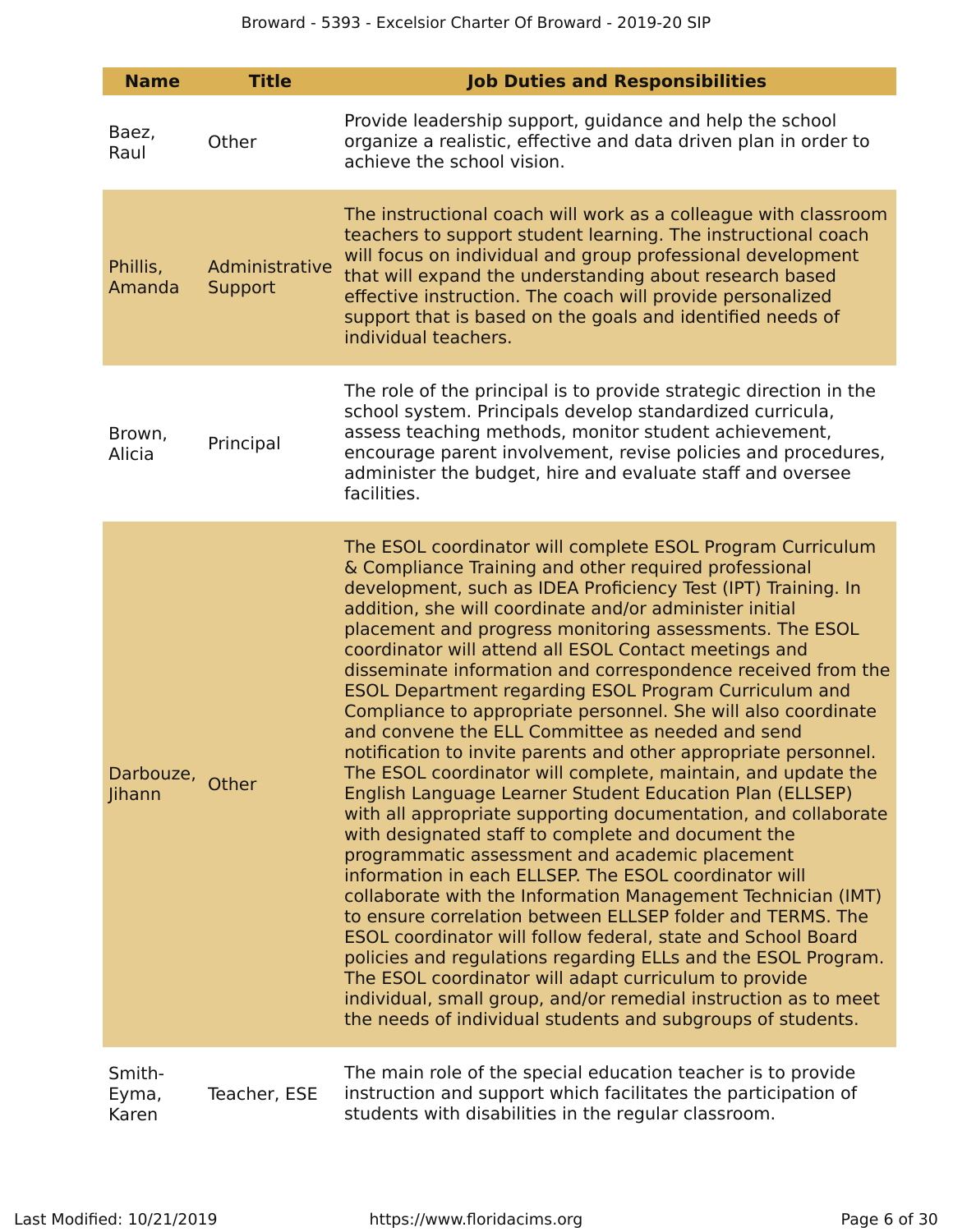## **Early Warning Systems**

## **Current Year**

## **The number of students by grade level that exhibit each early warning indicator listed:**

| <b>Indicator</b>                  |                |                         |                           |      | <b>Grade Level</b> |     |          |     |                              |                                     | <b>Total</b> |
|-----------------------------------|----------------|-------------------------|---------------------------|------|--------------------|-----|----------|-----|------------------------------|-------------------------------------|--------------|
|                                   |                |                         |                           |      |                    |     |          |     | K 1 2 3 4 5 6 7 8 9 10 11 12 |                                     |              |
| Number of students enrolled       |                |                         | 28 42 41 27 35 15 0 0 0 0 |      |                    |     |          |     | $\overline{\mathbf{0}}$      | $\Omega$                            | 188          |
| Attendance below 90 percent       |                |                         | 8 16 6 7 8 2 0 0 0 0      |      |                    |     |          |     | - 0                          | $\begin{matrix} 0 & 0 \end{matrix}$ | 47           |
| One or more suspensions           | - 0            | $\overline{0}$          | $\overline{1}$            | - 0  |                    |     |          |     | $\overline{0}$               | $\begin{matrix} 0 & 0 \end{matrix}$ | <sup>2</sup> |
| Course failure in ELA or Math     | $0 \quad 0$    |                         | 4 3 2 5 0 0 0 0           |      |                    |     |          |     | - O                          | $\begin{matrix} 0 & 0 \end{matrix}$ | 14           |
| Level 1 on statewide assessment 0 | $\overline{0}$ | $\overline{\mathbf{0}}$ | - 10                      | - 13 | 6                  | - 0 | $\Omega$ | - 0 |                              |                                     | 29           |

### **The number of students with two or more early warning indicators:**

|                                                                  |  | <b>Grade Level</b> |  |  |  |  |  |  |  |  |  |                              |  |              |
|------------------------------------------------------------------|--|--------------------|--|--|--|--|--|--|--|--|--|------------------------------|--|--------------|
| <b>Indicator</b>                                                 |  |                    |  |  |  |  |  |  |  |  |  | K 1 2 3 4 5 6 7 8 9 10 11 12 |  | <b>Total</b> |
| Students with two or more indicators 0 0 2 5 4 5 0 0 0 0 0 0 0 0 |  |                    |  |  |  |  |  |  |  |  |  |                              |  |              |

## **The number of students identified as retainees:**

| <b>Indicator</b>                                                |  | <b>Grade Level</b> |  |  |  |  |  |  |  |  |  |                              |  |              |
|-----------------------------------------------------------------|--|--------------------|--|--|--|--|--|--|--|--|--|------------------------------|--|--------------|
|                                                                 |  |                    |  |  |  |  |  |  |  |  |  | K 1 2 3 4 5 6 7 8 9 10 11 12 |  | <b>Total</b> |
| <b>Retained Students: Current Year</b>                          |  |                    |  |  |  |  |  |  |  |  |  | 0 0 4 3 2 5 0 0 0 0 0 0 0    |  |              |
| Students retained two or more times 0 0 0 0 0 2 0 0 0 0 0 0 0 0 |  |                    |  |  |  |  |  |  |  |  |  |                              |  |              |

## **FTE units allocated to school (total number of teacher units)** 10

## **Date this data was collected or last updated** Friday 8/23/2019

### **Prior Year - As Reported**

## **The number of students by grade level that exhibit each early warning indicator:**

| <b>Indicator</b>                                                  | <b>Grade Level</b> | Total |
|-------------------------------------------------------------------|--------------------|-------|
| Attendance below 90 percent                                       |                    |       |
| One or more suspensions                                           |                    |       |
| Course failure in ELA or Math                                     |                    |       |
| Level 1 on statewide assessment                                   |                    |       |
| The number of students with two or more early warning indicators: |                    |       |
|                                                                   |                    |       |

| <i><b>Indicator</b></i>                                                  | <b>Grade Level</b> | Total |
|--------------------------------------------------------------------------|--------------------|-------|
| Charles and a contribution of the contract of the alternative contracts. |                    |       |

Students with two or more indicators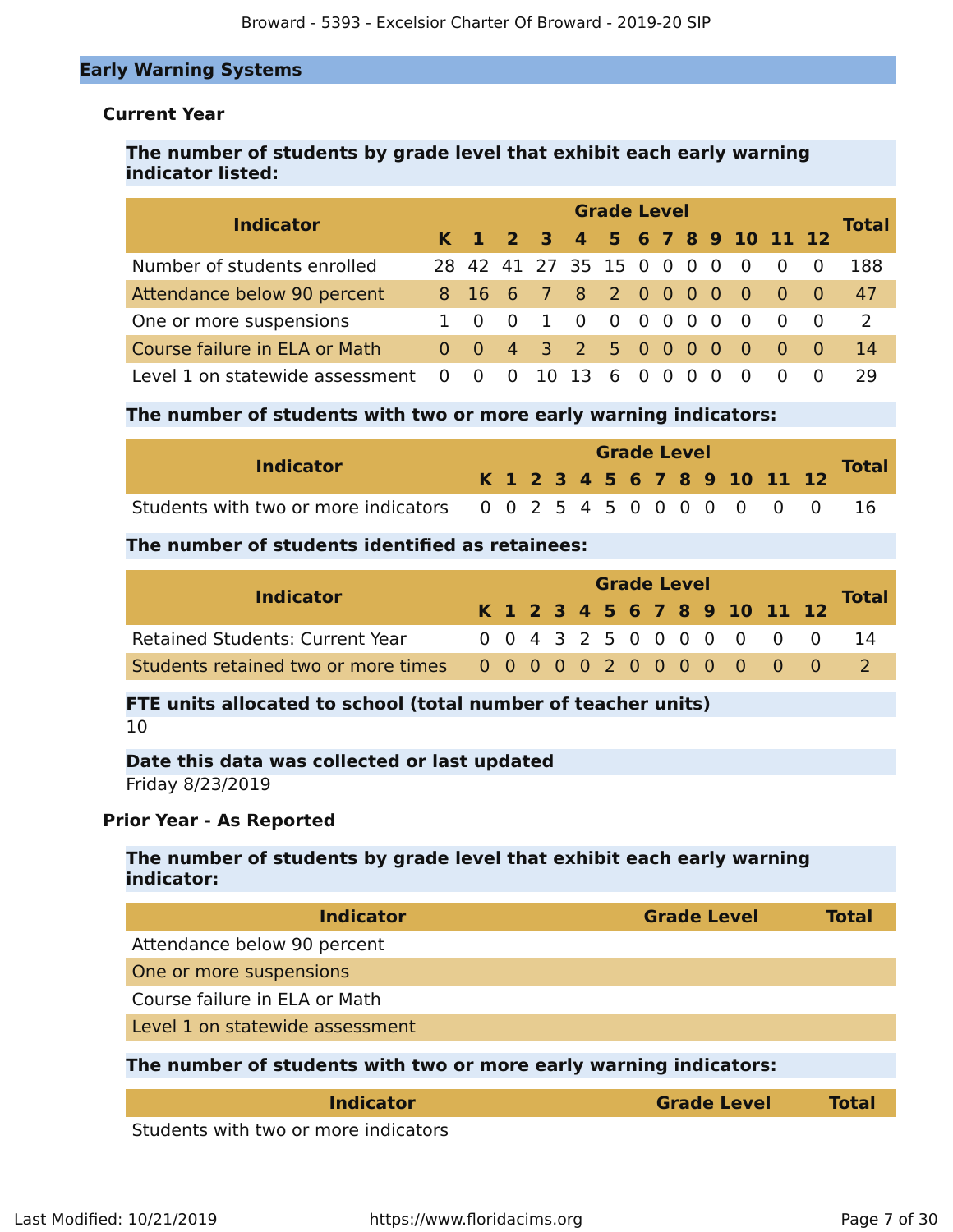## **Prior Year - Updated**

## **The number of students by grade level that exhibit each early warning indicator:**

| <b>Indicator</b>                |  | <b>Grade Level</b> |  |  |                      |  |  |  |  |  |          |                              |  |              |
|---------------------------------|--|--------------------|--|--|----------------------|--|--|--|--|--|----------|------------------------------|--|--------------|
|                                 |  |                    |  |  |                      |  |  |  |  |  |          | K 1 2 3 4 5 6 7 8 9 10 11 12 |  | <b>Total</b> |
| Attendance below 90 percent     |  |                    |  |  |                      |  |  |  |  |  |          | 14 8 4 7 9 0 0 0 0 0 0 0 0   |  | 42           |
| One or more suspensions         |  |                    |  |  |                      |  |  |  |  |  |          | 0 0 0 0 0 0 0 0 0 0 0 0      |  |              |
| Course failure in ELA or Math   |  |                    |  |  |                      |  |  |  |  |  |          | 0 0 0 0 0 0 0 0 0 0 0 0      |  |              |
| Level 1 on statewide assessment |  |                    |  |  | 0 0 0 1 16 0 0 0 0 0 |  |  |  |  |  | <b>O</b> |                              |  |              |

## **The number of students with two or more early warning indicators:**

|                                                                  |  | <b>Grade Level</b> |  |  |  |  |  |  |  |  |  |                              |  |  |
|------------------------------------------------------------------|--|--------------------|--|--|--|--|--|--|--|--|--|------------------------------|--|--|
| <b>Indicator</b>                                                 |  |                    |  |  |  |  |  |  |  |  |  | K 1 2 3 4 5 6 7 8 9 10 11 12 |  |  |
| Students with two or more indicators 1 0 0 1 5 0 0 0 0 0 0 0 0 0 |  |                    |  |  |  |  |  |  |  |  |  |                              |  |  |

## **Part II: Needs Assessment/Analysis**

### <span id="page-7-0"></span>**School Data**

Please note that the district and state averages shown here represent the averages for similar school types (elementary, middle, high school, or combination schools).

| <b>School Grade Component</b>     |               | 2019            |              | 2018          |                 |              |  |  |  |
|-----------------------------------|---------------|-----------------|--------------|---------------|-----------------|--------------|--|--|--|
|                                   | <b>School</b> | <b>District</b> | <b>State</b> | <b>School</b> | <b>District</b> | <b>State</b> |  |  |  |
| <b>ELA Achievement</b>            | 61%           | 59%             | 57%          | 60%           | 56%             | 56%          |  |  |  |
| <b>ELA Learning Gains</b>         | 41%           | 60%             | 58%          | 29%           | 57%             | 55%          |  |  |  |
| <b>ELA Lowest 25th Percentile</b> | 9%            | 54%             | 53%          | $0\%$         | 51%             | 48%          |  |  |  |
| Math Achievement                  | 50%           | 65%             | 63%          | 69%           | 62%             | 62%          |  |  |  |
| Math Learning Gains               | 26%           | 66%             | 62%          | 37%           | 60%             | 59%          |  |  |  |
| Math Lowest 25th Percentile       | 0%            | 53%             | 51%          | $0\%$         | 47%             | 47%          |  |  |  |
| Science Achievement               | 54%           | 46%             | 53%          | $0\%$         | 49%             | 55%          |  |  |  |

| <b>EWS Indicators as Input Earlier in the Survey</b> |       |       |                                          |       |       |       |              |  |  |  |  |
|------------------------------------------------------|-------|-------|------------------------------------------|-------|-------|-------|--------------|--|--|--|--|
| <b>Indicator</b>                                     |       |       | <b>Grade Level (prior year reported)</b> |       |       |       | <b>Total</b> |  |  |  |  |
|                                                      | К     |       | 2                                        | З     |       | 5     |              |  |  |  |  |
| Number of students enrolled                          | 28(0) | 42(0) | 41 (0)                                   | 27(0) | 35(0) | 15(0) | 188 (0)      |  |  |  |  |
| Attendance below 90 percent                          | 8()   | 16()  | 6()                                      | 7 ()  | 8()   | 2()   | 47(0)        |  |  |  |  |
| One or more suspensions                              | 10    | 0()   | 0()                                      |       | 0()   | 0()   | 2(0)         |  |  |  |  |
| Course failure in ELA or Math                        | 0()   | 0()   | 4 ()                                     | 3()   | 2()   | 5()   | 14(0)        |  |  |  |  |
| Level 1 on statewide assessment                      | 0()   | 0()   | 0()                                      | 10()  | 13(   | 6()   | 29(0)        |  |  |  |  |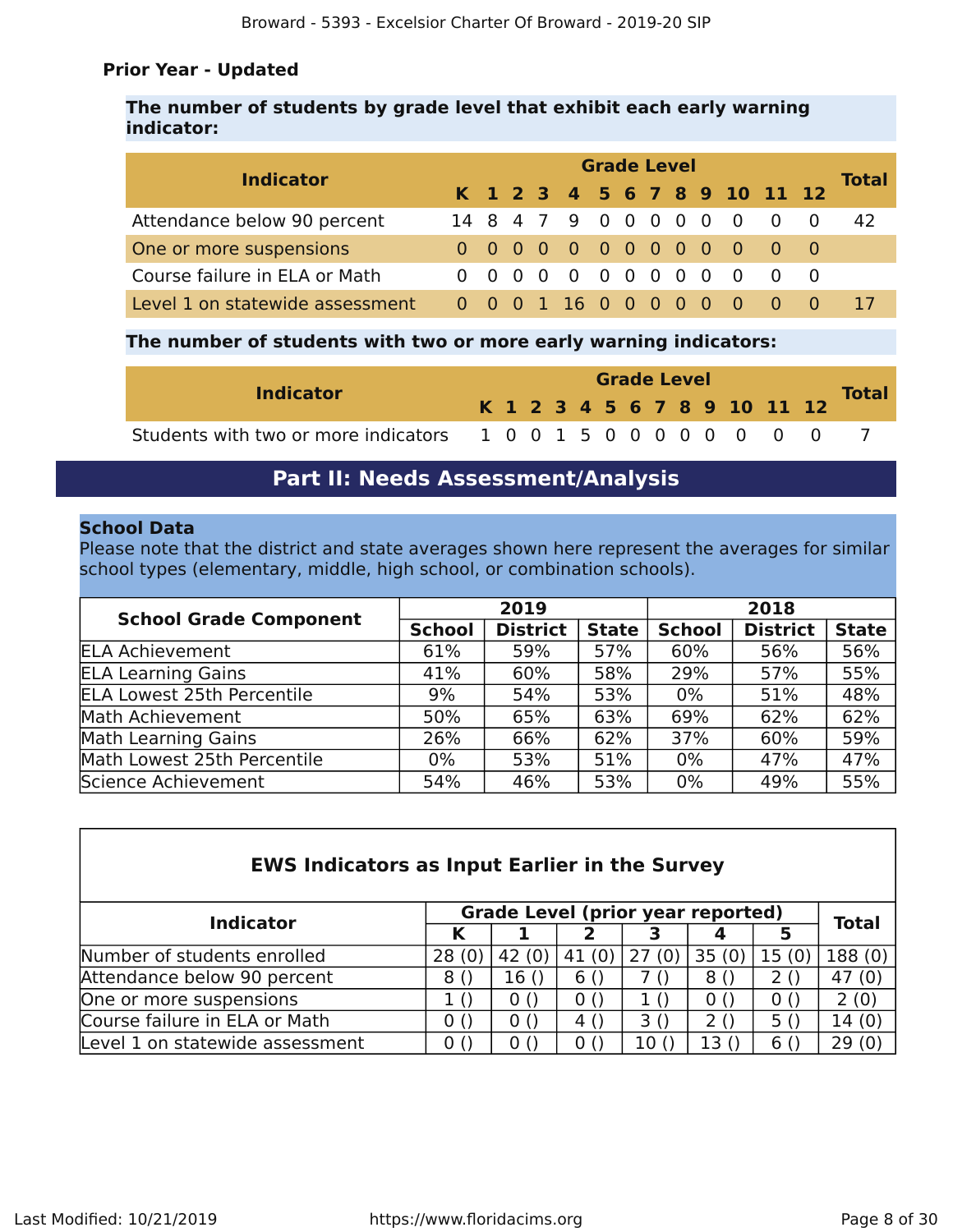### **Grade Level Data**

NOTE: This data is raw data and includes ALL students who tested at the school. This is not school grade data.

NOTE: An asterisk (\*) in any cell indicates the data has been suppressed due to fewer than 10 students tested, or all tested students scoring the same.

|                          |      |               | <b>ELA</b>      |                                                 |              |                                              |
|--------------------------|------|---------------|-----------------|-------------------------------------------------|--------------|----------------------------------------------|
| <b>Grade</b>             | Year | <b>School</b> | <b>District</b> | School-<br><b>District</b><br><b>Comparison</b> | <b>State</b> | School-<br><b>State</b><br><b>Comparison</b> |
| 03                       | 2019 | 68%           | 60%             | 8%                                              | 58%          | 10%                                          |
|                          | 2018 | 79%           | 59%             | 20%                                             | 57%          | 22%                                          |
| Same Grade Comparison    |      | $-11%$        |                 |                                                 |              |                                              |
| <b>Cohort Comparison</b> |      |               |                 |                                                 |              |                                              |
| 04                       | 2019 | 60%           | 62%             | $-2%$                                           | 58%          | 2%                                           |
|                          | 2018 | 41%           | 58%             | $-17%$                                          | 56%          | $-15%$                                       |
| Same Grade Comparison    |      | 19%           |                 |                                                 |              |                                              |
| <b>Cohort Comparison</b> |      | $-19%$        |                 |                                                 |              |                                              |
| 05                       | 2019 | 54%           | 59%             | $-5%$                                           | 56%          | $-2%$                                        |
|                          | 2018 |               |                 |                                                 |              |                                              |
| <b>Cohort Comparison</b> |      | 13%           |                 |                                                 |              |                                              |

|                          |      |               | <b>MATH</b>     |                                                 |              |                                              |
|--------------------------|------|---------------|-----------------|-------------------------------------------------|--------------|----------------------------------------------|
| Grade                    | Year | <b>School</b> | <b>District</b> | School-<br><b>District</b><br><b>Comparison</b> | <b>State</b> | School-<br><b>State</b><br><b>Comparison</b> |
| 03                       | 2019 | 48%           | 65%             | $-17%$                                          | 62%          | $-14%$                                       |
|                          | 2018 | 91%           | 63%             | 28%                                             | 62%          | 29%                                          |
| Same Grade Comparison    |      | $-43%$        |                 |                                                 |              |                                              |
| <b>Cohort Comparison</b> |      |               |                 |                                                 |              |                                              |
| 04                       | 2019 | 44%           | 67%             | $-23%$                                          | 64%          | $-20%$                                       |
|                          | 2018 | 48%           | 63%             | $-15%$                                          | 62%          | $-14%$                                       |
| Same Grade Comparison    |      | $-4%$         |                 |                                                 |              |                                              |
| <b>Cohort Comparison</b> |      | $-47%$        |                 |                                                 |              |                                              |
| 05                       | 2019 | 62%           | 64%             | $-2%$                                           | 60%          | 2%                                           |
|                          | 2018 |               |                 |                                                 |              |                                              |
| <b>Cohort Comparison</b> |      | 14%           |                 |                                                 |              |                                              |

|                          |      |               | <b>SCIENCE</b>  |                                                 |              |                                              |
|--------------------------|------|---------------|-----------------|-------------------------------------------------|--------------|----------------------------------------------|
| <b>Grade</b>             | Year | <b>School</b> | <b>District</b> | School-<br><b>District</b><br><b>Comparison</b> | <b>State</b> | School-<br><b>State</b><br><b>Comparison</b> |
| 05                       | 2019 | 54%           | 49%             | 5%                                              | 53%          | $1\%$                                        |
|                          | 2018 |               |                 |                                                 |              |                                              |
| <b>Cohort Comparison</b> |      |               |                 |                                                 |              |                                              |

## **Subgroup Data**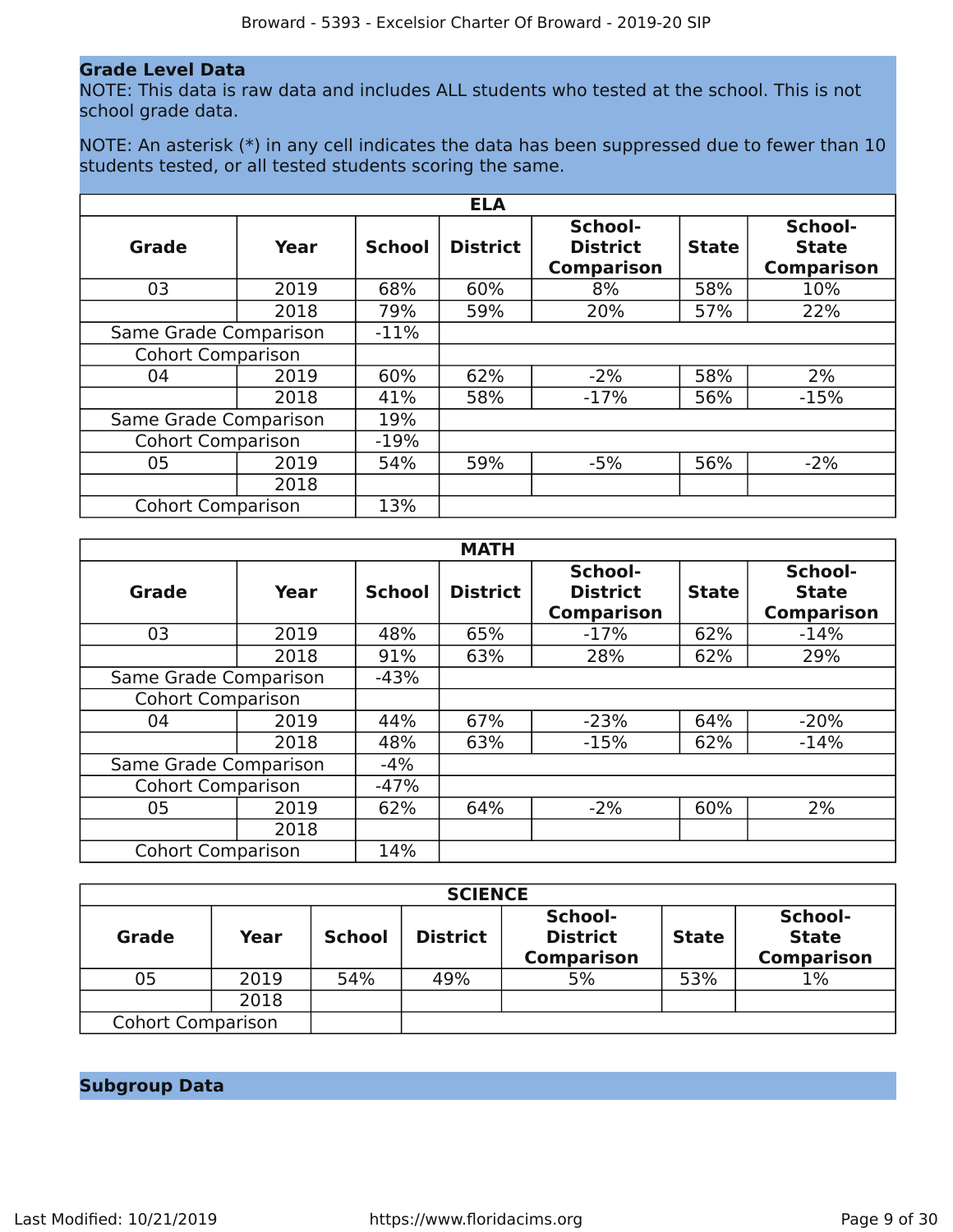| <b>2019 SCHOOL GRADE COMPONENTS BY SUBGROUPS</b> |                    |                  |                          |                     |                   |                           |             |                   |                     |                                     |                       |
|--------------------------------------------------|--------------------|------------------|--------------------------|---------------------|-------------------|---------------------------|-------------|-------------------|---------------------|-------------------------------------|-----------------------|
| <b>Subgroups</b>                                 | <b>ELA</b><br>Ach. | <b>ELA</b><br>LG | <b>ELA</b><br>LG<br>L25% | <b>Math</b><br>Ach. | <b>Math</b><br>LG | <b>Math</b><br>LG<br>L25% | Sci<br>Ach. | <b>SS</b><br>Ach. | <b>MS</b><br>Accel. | Grad<br>Rate<br>$ 2016-17 2016-17 $ | C & C<br><b>Accel</b> |
| ELL                                              | 44                 |                  |                          | 38                  |                   |                           |             |                   |                     |                                     |                       |
| <b>BLK</b>                                       | 50                 | 33               |                          | 39                  | 21                |                           |             |                   |                     |                                     |                       |
| <b>HSP</b>                                       | 74                 | 59               |                          | 67                  | 41                |                           |             |                   |                     |                                     |                       |
| <b>FRL</b>                                       | 57                 | 36               | 10                       | 44                  | つ1                |                           | 40          |                   |                     |                                     |                       |

| <b>2018 SCHOOL GRADE COMPONENTS BY SUBGROUPS</b> |                    |                  |                          |                     |                   |                           |             |            |                     |                                         |                       |
|--------------------------------------------------|--------------------|------------------|--------------------------|---------------------|-------------------|---------------------------|-------------|------------|---------------------|-----------------------------------------|-----------------------|
| <b>Subgroups</b>                                 | <b>ELA</b><br>Ach. | <b>ELA</b><br>LG | <b>ELA</b><br>LG<br>L25% | <b>Math</b><br>Ach. | <b>Math</b><br>LG | <b>Math</b><br>LG<br>L25% | Sci<br>Ach. | SS<br>Ach. | <b>MS</b><br>Accel. | Grad<br>Rate<br>$ 2015 - 16 2015 - 16 $ | C & C<br><b>Accel</b> |
| ELL                                              | 57                 | 40               |                          | 57                  | 20                |                           |             |            |                     |                                         |                       |
| <b>BLK</b>                                       | 56                 | 25               |                          | 58                  | 25                |                           |             |            |                     |                                         |                       |
| <b>HSP</b>                                       | 66                 | 33               |                          | 75                  | 43                |                           |             |            |                     |                                         |                       |
| <b>FRL</b>                                       | 54                 | 20               |                          | 65                  | 40                |                           |             |            |                     |                                         |                       |

## **ESSA Data**

This data has been updated for the 2018-19 school year as of 7/16/2019.

| ESSA Category (TS&I or CS&I)                                                    | <b>CS&amp;I</b> |
|---------------------------------------------------------------------------------|-----------------|
| <b>OVERALL Federal Index - All Students</b>                                     | 36              |
| OVERALL Federal Index Below 41% All Students                                    | <b>YES</b>      |
| Total Number of Subgroups Missing the Target                                    | 2               |
| Progress of English Language Learners in Achieving English Language Proficiency | 50              |
| <b>Total Points Earned for the Federal Index</b>                                | 291             |
| Total Components for the Federal Index                                          | 8               |
| <b>Percent Tested</b>                                                           | 100%            |

## **Subgroup Data**

| <b>Students With Disabilities</b>                                                                              |                   |
|----------------------------------------------------------------------------------------------------------------|-------------------|
| Federal Index - Students With Disabilities                                                                     |                   |
| Students With Disabilities Subgroup Below 41% in the Current Year?                                             | N/A               |
| Number of Consecutive Years Students With Disabilities Subgroup Below 32%                                      | $\mathbf{\Omega}$ |
| <b>English Language Learners</b>                                                                               |                   |
|                                                                                                                |                   |
|                                                                                                                | 44                |
| Federal Index - English Language Learners<br>English Language Learners Subgroup Below 41% in the Current Year? | <b>NO</b>         |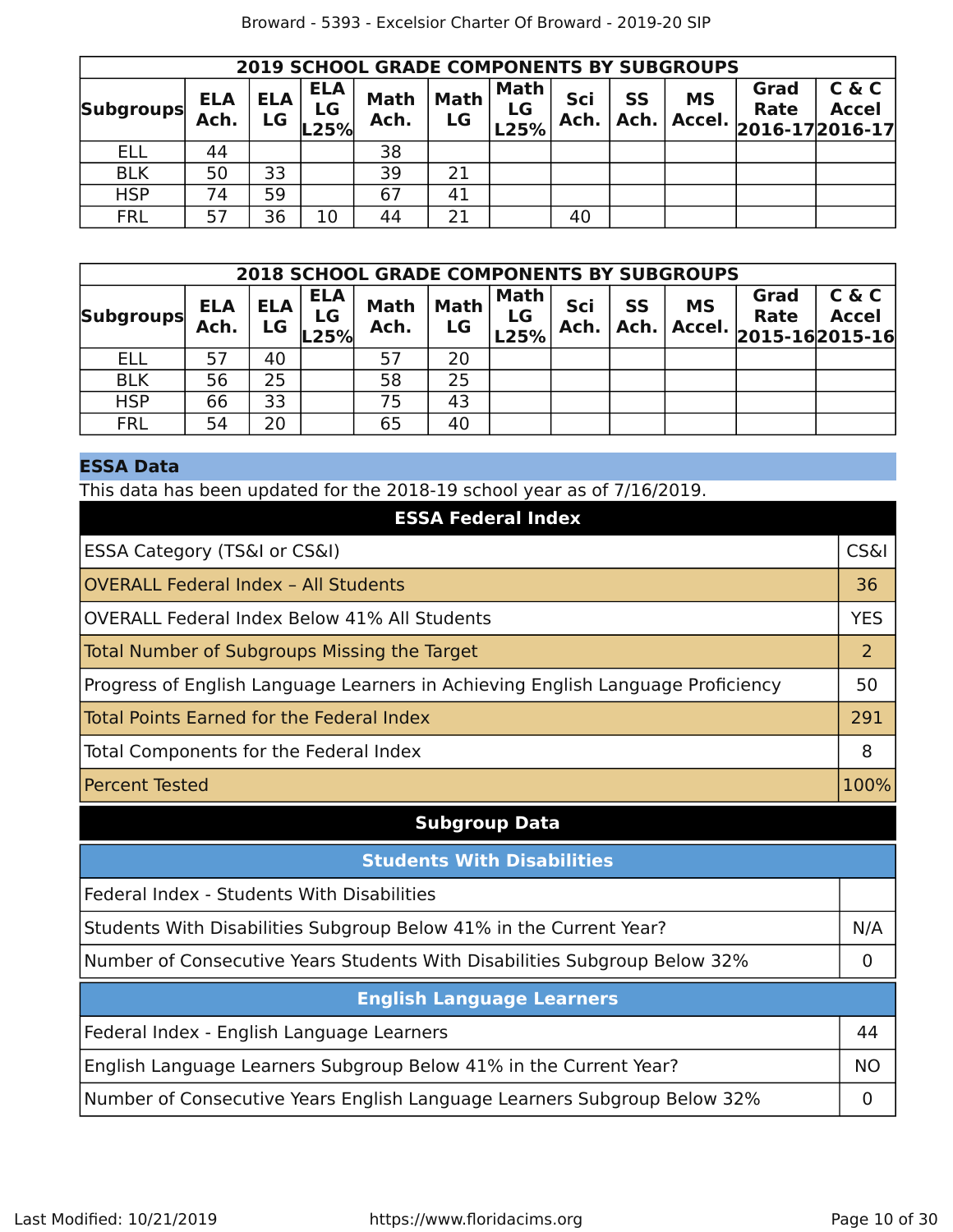## Broward - 5393 - Excelsior Charter Of Broward - 2019-20 SIP

| <b>Asian Students</b>                                                          |             |
|--------------------------------------------------------------------------------|-------------|
| Federal Index - Asian Students                                                 |             |
| Asian Students Subgroup Below 41% in the Current Year?                         | N/A         |
| Number of Consecutive Years Asian Students Subgroup Below 32%                  | 0           |
| <b>Black/African American Students</b>                                         |             |
| Federal Index - Black/African American Students                                | 36          |
| Black/African American Students Subgroup Below 41% in the Current Year?        | <b>YES</b>  |
| Number of Consecutive Years Black/African American Students Subgroup Below 32% | $\mathbf 0$ |
| <b>Hispanic Students</b>                                                       |             |
| Federal Index - Hispanic Students                                              | 60          |
| Hispanic Students Subgroup Below 41% in the Current Year?                      | <b>NO</b>   |
| Number of Consecutive Years Hispanic Students Subgroup Below 32%               | 0           |
| <b>Multiracial Students</b>                                                    |             |
| <b>Federal Index - Multiracial Students</b>                                    |             |
| Multiracial Students Subgroup Below 41% in the Current Year?                   | N/A         |
| Number of Consecutive Years Multiracial Students Subgroup Below 32%            | 0           |
| <b>Native American Students</b>                                                |             |
| Federal Index - Native American Students                                       |             |
| Native American Students Subgroup Below 41% in the Current Year?               | N/A         |
| Number of Consecutive Years Native American Students Subgroup Below 32%        | 0           |
| <b>Pacific Islander Students</b>                                               |             |
| Federal Index - Pacific Islander Students                                      |             |
| Pacific Islander Students Subgroup Below 41% in the Current Year?              | N/A         |
| Number of Consecutive Years Pacific Islander Students Subgroup Below 32%       | $\mathbf 0$ |
| <b>White Students</b>                                                          |             |
| Federal Index - White Students                                                 |             |
| White Students Subgroup Below 41% in the Current Year?                         | N/A         |
| Number of Consecutive Years White Students Subgroup Below 32%                  | 0           |
| <b>Economically Disadvantaged Students</b>                                     |             |
| Federal Index - Economically Disadvantaged Students                            | 32          |
| Economically Disadvantaged Students Subgroup Below 41% in the Current Year?    | <b>YES</b>  |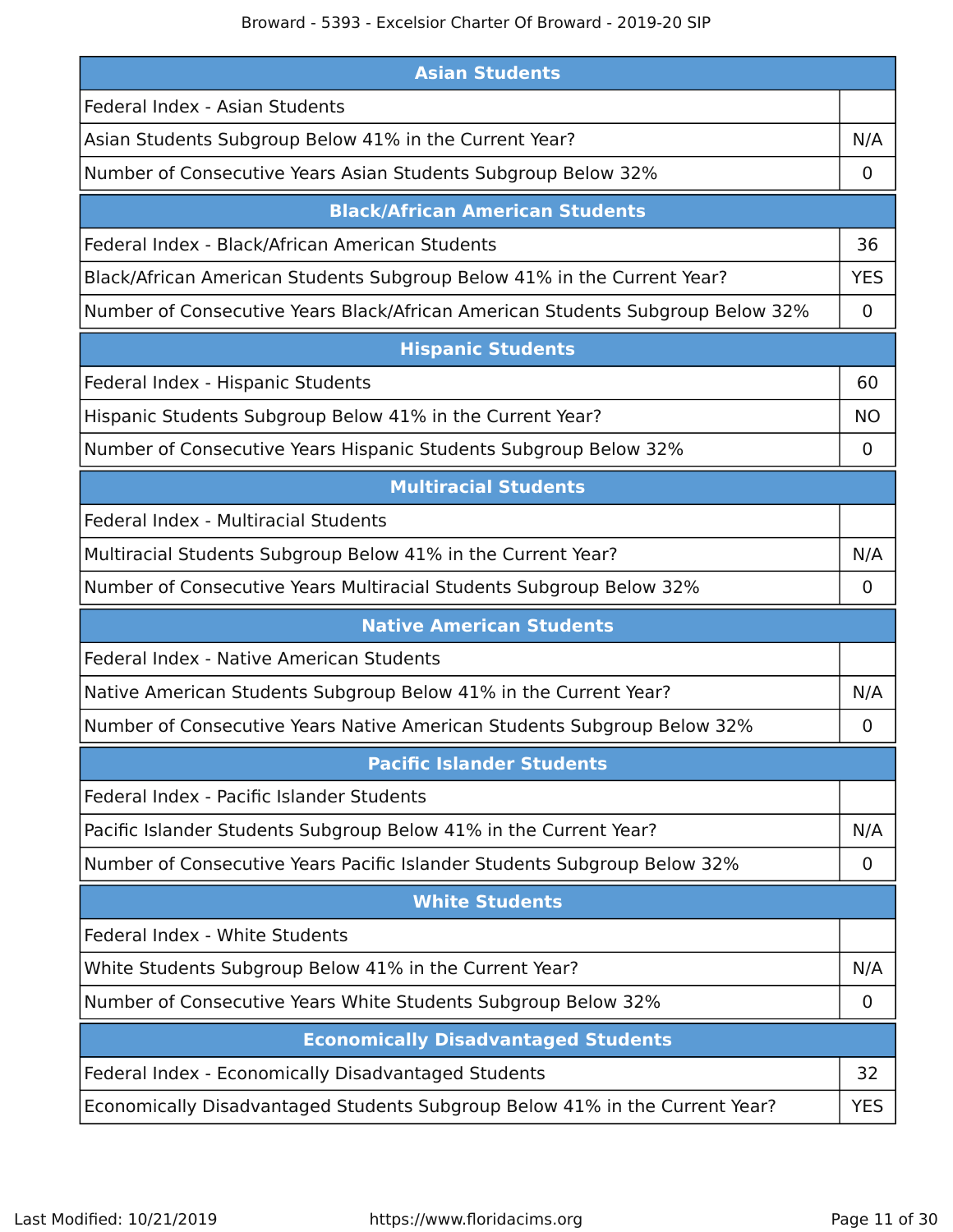## **Economically Disadvantaged Students**

Number of Consecutive Years Economically Disadvantaged Students Subgroup Below  $\begin{bmatrix} 0 \end{bmatrix}$ 

#### **Analysis**

### **Data Reflection**

Answer the following reflection prompts after examining any/all relevant school data sources (see guide for examples for relevant data sources).

### **Which data component showed the lowest performance? Explain the contributing factor(s) to last year's low performance and discuss any trends**

The data component that showed the lowest performance was 0% in the area of Math lowest 25th percentile. The contributing factors were:

#### (1) Lack of progress monitoring:

Lack of progress monitoring stemmed from the beginning of the 2018-2019 school year, with a disconnect among data collection, data analysis, and follow-up. At the beginning of the year, data collection was not congruent with the established school plan. Teachers did not track comparative student data periodically, the SIP was not analyzed, reviewed or discussed with the faculty; therefore, there was a lack of collaboration because teachers were disconnected with data and the School Improvement Plan.

#### (2) Effective instructional strategies implemented in lesson plans:

Lesson plan evaluation was not conducted to provide effective learning strategies to be implemented in the classroom. The reason was due to a lack of lesson plan was not analyzed periodically; therefore, the teachers did not receive feedback or support with instructional focus and strategies to address student needs.

#### (3) Deficiencies in access to professional development for teachers:

Teachers did not receive adequate professional development in areas of academic instruction, data analysis, use of technology for instruction, and progress monitoring. Professional development lacked in the area of addressing the mission of Excelsior Charter of Broward which is to support the improvement of student achievement by implementing best practices, innovative systematic initiatives and disseminating resources that enhance curriculum and instruction. The mission is to foster pride in academic achievements while developing our student's artistic abilities. School will follow-up with PD.

### **Which data component showed the greatest decline from the prior year? Explain the factor(s) that contributed to this decline**

The data component which showed the greatest decline from the prior school year was in Mathematics. The factors that contributed to this decline, based on 2018-2019 school trend data, were due to lack of professional development preparation for teachers to effectively plan instruction for students with math deficits, progress monitoring of student performance over a span of time to determine learning gains or regressions, lack of school-wide behavior plan to minimize behavioral interruptions during the instructional day, all of which contributed to the 0 percentage of learning gains evident in the Math achievement of the lowest 25th percentile. There was a 19% decline overall from the prior 2017-2018 school year in the area of mathematics. In addition, there were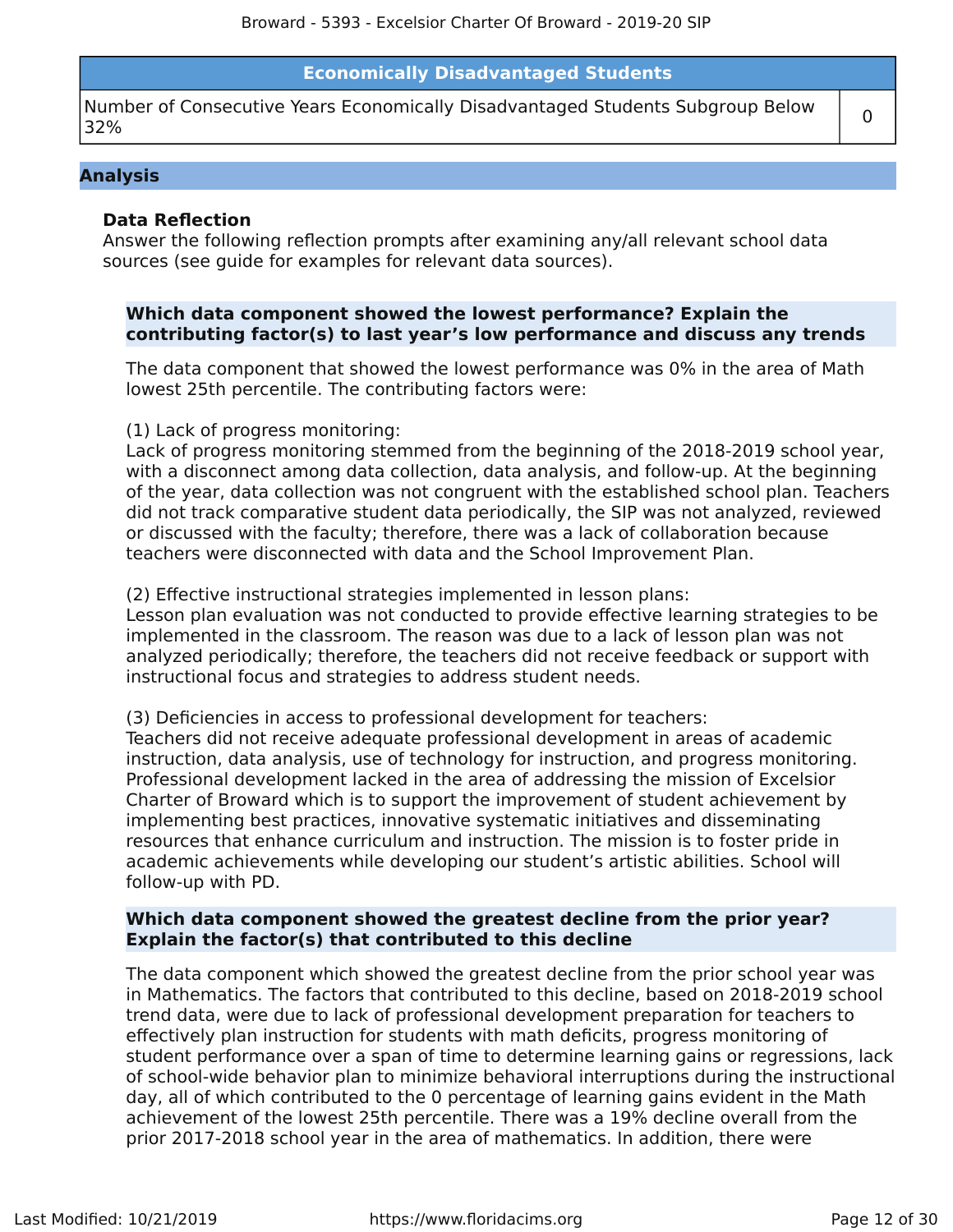concentrated behavioral issues which impacted the educational focus of students in certain classes.

The lack of professional development and fidelity of implementation with research-based practices in mathematics, contributed to the gaps in identification of learning areas to address through student performance. According to research related to professional development and impact on student achievement, "First, the intervention itself should be workable, and some are not supported by theory or scientific action. Second, the program needs to be fully implemented if you want to see any effects, and in many cases, fidelity is a real challenge," said Kwang S. Yoon, an analyst at the Washingtonbased American Institutes of Research who studies in-service training. "And the third is the intervention research itself..." (Proof Lacking on Success of Staff Development, by Stephen Sawchuk, November 2010)

## **Which data component had the greatest gap when compared to the state average? Explain the factor(s) that contributed to this gap and any trends**

The data component which had the greatest gap when compared with state average is in the lowest 25th percentile of the FSA tested grades 3, 4, and 5 in mathematics. With the lowest 25th percentile of the FSA tested grades 3, 4, and 5, there was a 0% gain. Factors contributing to this gap, were the following:

(a) Lack of sufficient data analysis, need for more small group instructions, differentiated instructions, more hands-on learning experiences, more practice on Florida State Standards, more support facilitation for the English Language Learners and our Exceptional Student Education students, and need for more small group instruction in general education classrooms. With identification of ELL learners and ESE students, support facilitation can be addressed.

(b) Differentiated Instruction was a instructional strategy that was lacking in planning, preparation, and delivery in the general education classrooms. According to researchbased practices, "addressing student differences and interest appears to enhance their motivation to learn while encouraging them to remain committed and stay positive (Stronge, 2004; Tomlinson, 2004b). Ignoring these fundamental differences may result in some students falling behind, losing motivation and failing to succeed (Tomlinson and Kalbfleisch, 1998). Students who may be advanced and motivated may become lost as the teacher strives to finish as much of the curriculum as possible (Tomlinson and Kalbfleisch, 1998). It would further appear that students learn effectively when tasks are moderately challenging, neither too simple nor too complex (Tomlinson, 2004b)" (International Education Journal, 2006, 7(7), 935-947. ISSN 1443-1475 © 2006 Shannon Research Press).

## **Which data component showed the most improvement? What new actions did your school take in this area?**

The area of our data showing the most improvement was in the content area of English Language Arts, which yielded a 41% gain. A few things accounted for this 41-percentage gain:

(a)We implemented the use of Achieve3000, which is a research-based and proven to contribute to reading achievement in students from grades 2-12. According to the Web Page, Evidence for ESSA, the Center for Research and Reform in Education, Johns Hopkins University (2019), "a study involving suburban and urban districts across the U.S. compared students who used Achieve3000 and those who did not. The study found significant positive effects for the combined sample of sixth graders (effect size  $=+0.22$ ) and ninth graders (effect size  $= +0.44$ ) for a weighted average of  $+0.29$  on Total Reading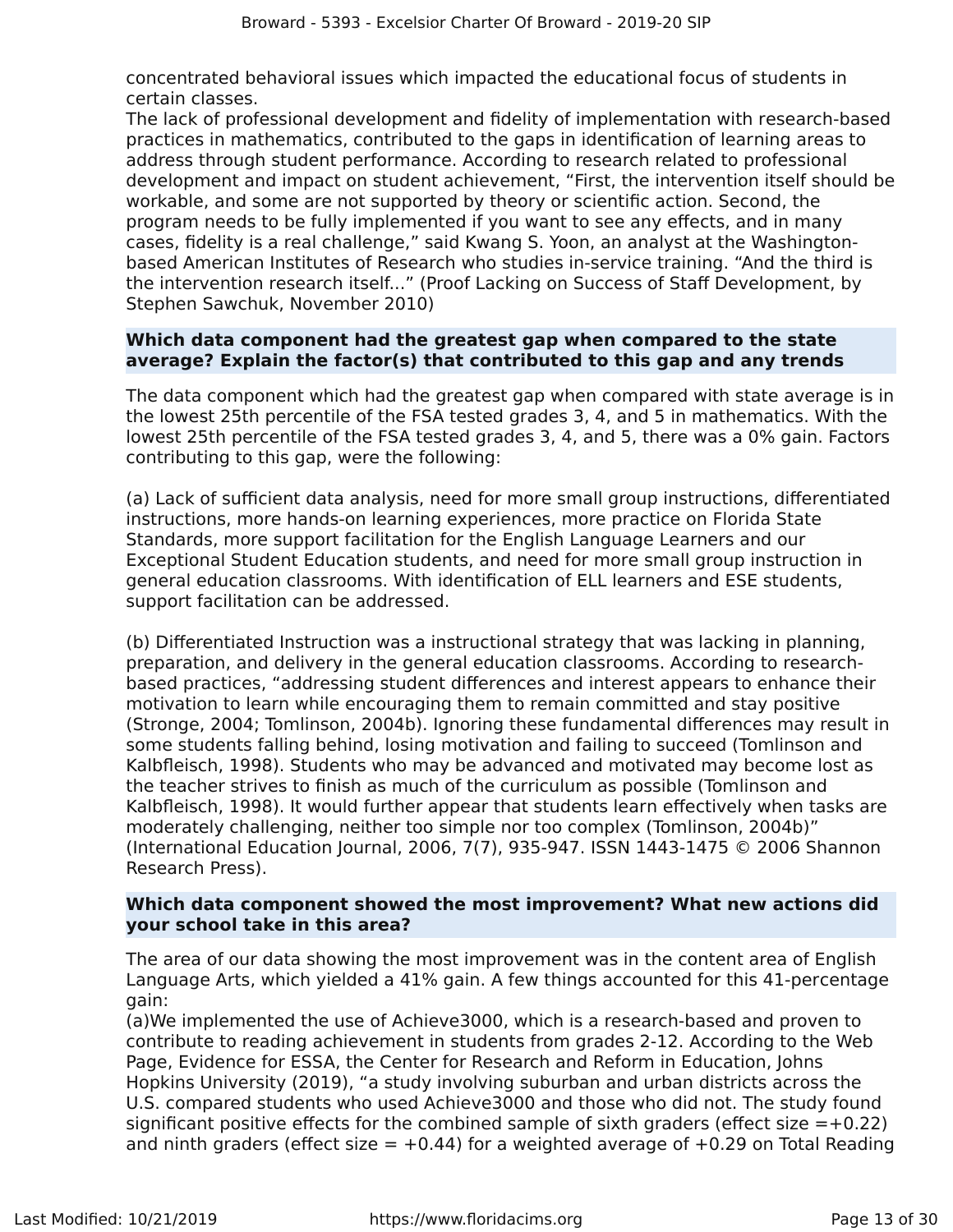Scores. This qualifies Achieve3000 for the ESSA "Strong" category. Achieve3000 offers digital, supplemental literacy programs and includes differentiated content to build student fluency, vocabulary, comprehension, and writing across content areas. The student instructional routine is designed to build key literacy capacities and college and career level critical thinking skills."

(b)Direct instruction in writing structure required lesson planning aligned to the Florida State Writing Standards which address: text types and purposes; production and distribution of writing; and research to build and present knowledge. A variety of articles based on realistic content were utilized in classrooms to engage students in writing responses to text-dependent questions.

(c) Provided an opportunity to students for extended instructional support through our Spring Writing Camp, which lasted for a six week period.

## **Reflecting on the EWS data from Part I (D), identify one or two potential areas of concern? (see Guidance tab for additional information)**

There are two potential areas of concern:(a)According to the Early Warning Systems data from Part 1,a potential area of concern was student attendance.There was a 22-percentage rate of student attendance below 90 percent.Which means, out of a student population of 180 students, about 40 students had a chronic tardy or absence issue, which disrupted their academic routine and continuity of learning.

(b)Also, using the Early Warning Systems data, students achieving a Level 1 on the Spring FSA 2019, was an area of concern.Out of 74 total students tested in grades three to five,29 students earned a Level 1 on the Spring FSA 2019,which means an equivalent of 39% of the testing population performed well below proficiency, whereby proficiency level is measured by a level 3 or higher.In the current 2019-2020 school, so far there are only six students total in from the fourth and fifth grades, who have remained at Excelsior Charter, and are identified as having achieved a Level 1 on the Spring FSA 2019.

(c)With respect to retainess, of the total student body in 2019-2020, there are 11 students from levels Kindergarten,First,Second,Third,and Fourth grades who are identified as retained students. From this list of eleven students, there are four students who received a Good Cause Promotion. This data was complied from BASIS 3.0. In Kindergarten there is one retainee, in grade one, there are 2 retainees, in grade two, there are 4 retainess, in grade three, there 2 retainees, and lastly, in grade four, there are two retainees.

## **Rank your highest priorities (maximum of 5) for schoolwide improvement in the upcoming school year**

Excelsior Charter of Broward's highest priorities for schoolwide improvement in the upcoming 2019-2020 school year, are based on the school data trends from the Spring FSA 2019 are the following:

1. School-wide attendance monitoring and school-wide incentives to promote attendance:

(a) School will pull reports from Pinnacle and or teacher record book on a bi-weekly basis to determine attendance trends and make attempts to contact parent(s) or guardian(s) by phone, electronic communication, and or letter, to ensure families are notified of the school's awareness of the absence or tardiness of their child.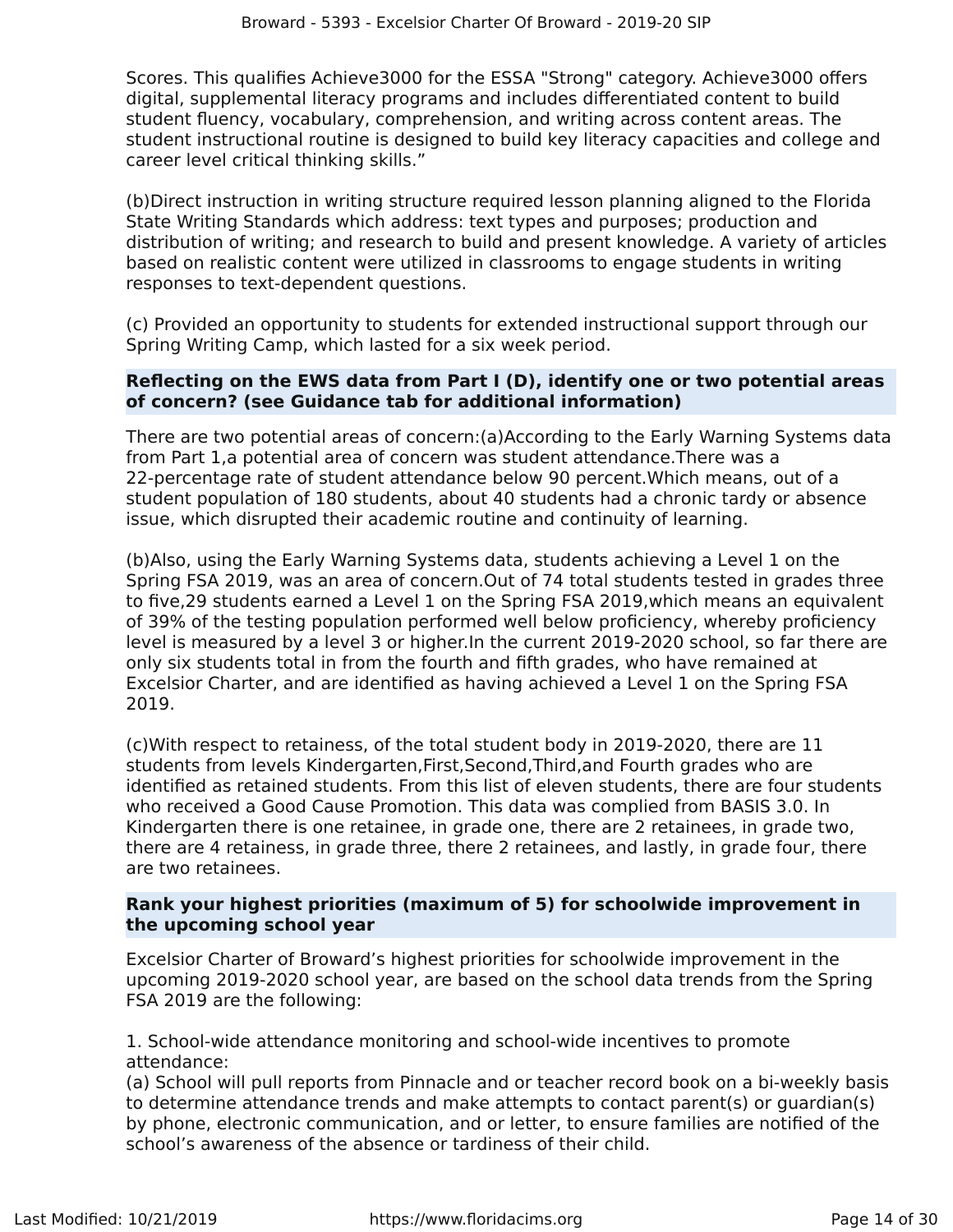(b) Administration will educate and conference with parents on the importance of consistent school attendance through means of print, phone call, and or meetings. School hours will be reiterated to parents, guardians, and students, to ensure all parties are aware of the school's attendance policy. Instructional hours are from 8:00 am to 2:30 pm, Monday through Friday, with the exception of early release days, when dismissal is scheduled at 12:30 pm.

(c) Teachers will create an incentive program for in-class recognition for best student attendance, that will be age and grade level appropriate. Incentives can be costeffective, such as serving in student leadership roles (e.x., line leader, door holder, and so on), positive communication home with student, and earn Class Dojo points. (c) School will announce one class a month for overall best attendance and that class will receive special acknowledgement.

2. Increase Math achievement and math learning gains:

(a) School will identify students who scored a Level 1 on Spring FSA 2019 and progress monitor for learning gains. According to our student database for 2019-2020, BASIS 3.0, there are 13 students in total from grades four and five, who scored a Level 1 on the Spring FSA 2019, which require progress monitoring for academic progression and proficiency acquisition of the Florida Standards for Mathematics. These students need targeted instruction to master standards or gain proficiency in the standards they are lacking academic strength.

(b) School will identify students who scored a Level 2 on Spring FSA 2019 and progress monitor for learning gains. According to our student database for 2019-2020, BASIS 3.0, there are 15 students in total from grades four and five, who scored a Level 2 on the Spring FSA 2019, which require progress monitoring for academic progression and proficiency acquisition of the Florida Standards for Mathematics. These students are closer to the proficiency mark of a Level 3 and need targeted instruction to master standards or gain proficiency in the standards they are lacking academic strength. (c) School will identify students who scored proficiency at a Level 3 or higher and progress monitor for learning gains; (d) Excelsior will implement the research-based Project M.I.N.D. new math instructional strategies; and lastly, (e) provide access to teachers for professional development opportunities. The research-based Project M.I.N.D. program was created by "Dr. Hui Fang Huang "Angie " Su in 1988 to help academically at-risk students improve their ability to solve math problems. Targeting Pre-K through 12th grade students, Project MIND is designed to complement and enhance the core curriculum being used through the incorporation of innovative teaching strategies. In Project MIND, students interact with one another, apply mathematics to real-world problems, and are taught simple strategies to solve complex problems. Project MIND emphasizes the use of games, story telling, and strategic methods based on logic and intuition, making learning fun and exciting."

(http://www.projectmindmathisnotdifficult.com/overview.htm, Dr. Hui Fang Huang "Angie" Su, 2019)

3. Increase ELA achievement and reading learning gains: (a) School will identify students who scored a Level 1 on Spring FSA 2019 and progress monitor with iReady and Benchmark Assessment System (BAS) for learning gains; (b) School will identify students who scored a Level 2 on Spring FSA 2019 and progress monitor iReady and Benchmark Assessment System (BAS) for learning gains; (c) School will identify students who scored proficiency at a Level 3 or higher and progress monitor iReady and Benchmark Assessment System (BAS) for learning gains; and lastly, (e) provide access to teachers for professional development opportunities.

4. Teacher Development: (a) Access to "Learning Lab" and professional development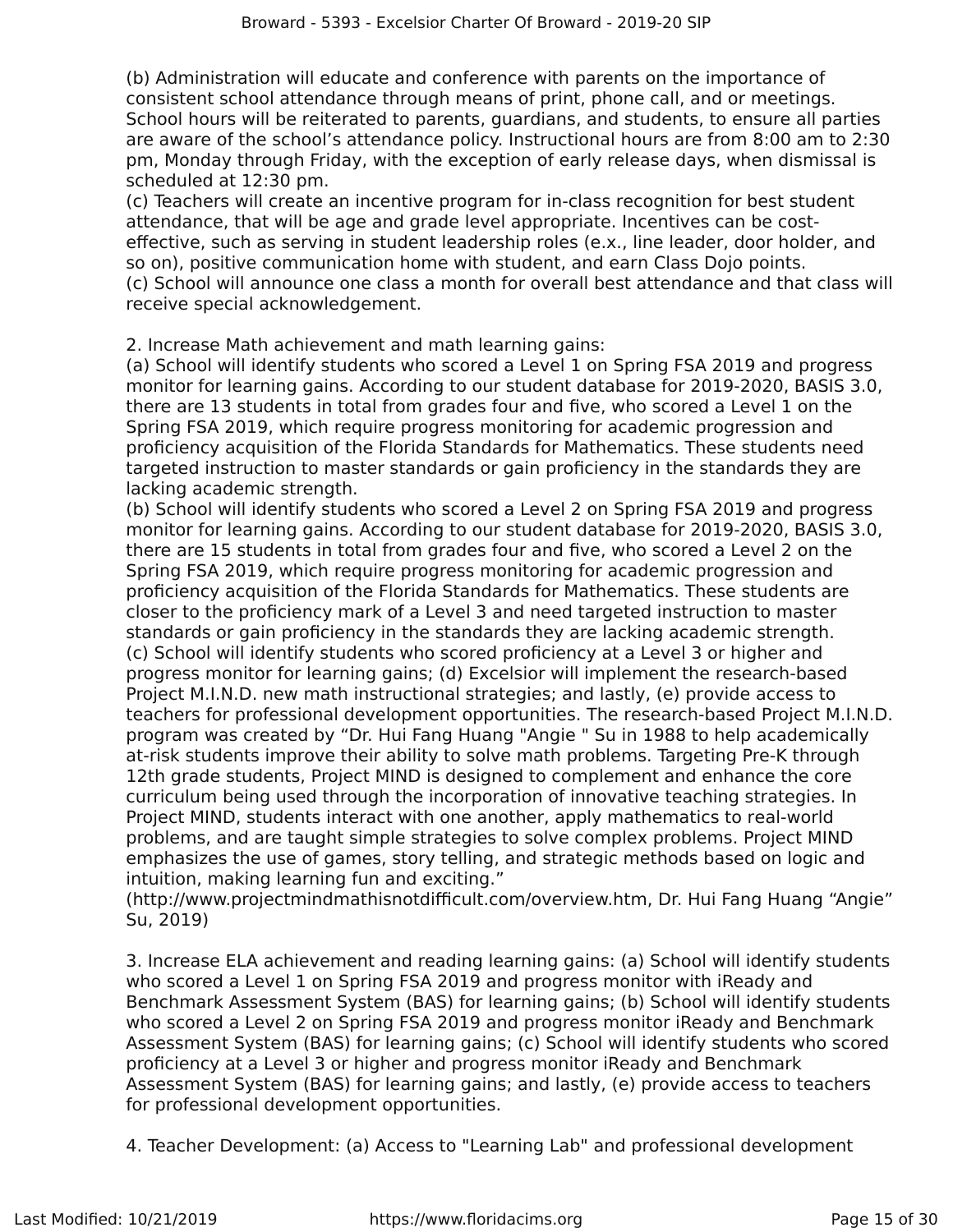calendars distributed by Broward County Public Schools; and (b) Instructional Coach/ Assistant Principal will assign training to teachers based on observations and walkthroughs.

5. Parent and Community Engagement: (a) Increase student attendance rate; (b) Increase parent awareness of Florida State Standards and the impact of the Florida Standards Assessment 2020 on their student's academic career; and (c) Increase parent participation through the mandatory twenty volunteer hours, required by the Charter.

## **Part III: Planning for Improvement**

<span id="page-15-0"></span>**Areas of Focus:**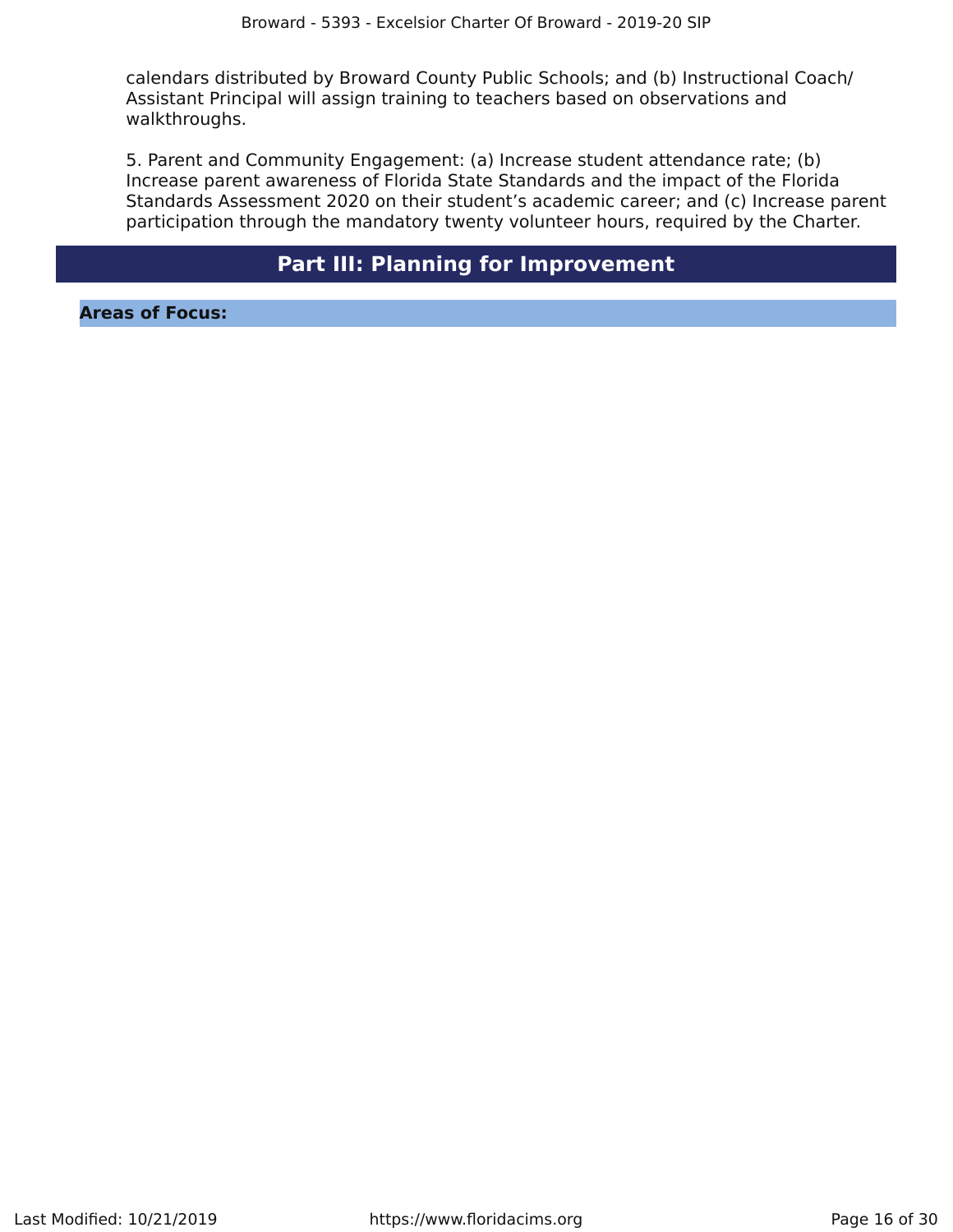| #1                                                                           |                                                                                                                                                                                                                                                                                                                                                                                                                                                                                                                                                                                                                                                                                                                                                                                                                                                                                                                                                                                                                                                                                                                                                                                       |
|------------------------------------------------------------------------------|---------------------------------------------------------------------------------------------------------------------------------------------------------------------------------------------------------------------------------------------------------------------------------------------------------------------------------------------------------------------------------------------------------------------------------------------------------------------------------------------------------------------------------------------------------------------------------------------------------------------------------------------------------------------------------------------------------------------------------------------------------------------------------------------------------------------------------------------------------------------------------------------------------------------------------------------------------------------------------------------------------------------------------------------------------------------------------------------------------------------------------------------------------------------------------------|
| <b>Title</b>                                                                 | Math Lowest 25%                                                                                                                                                                                                                                                                                                                                                                                                                                                                                                                                                                                                                                                                                                                                                                                                                                                                                                                                                                                                                                                                                                                                                                       |
| <b>Rationale</b>                                                             | This Area of Focus was identified as a critical need from the 2018-2019 FSA<br>data reviewed and the data showed that our school made 0% Math learning<br>gains over the last 2 years. By targeting the bottom 25% percentile we will<br>decrease our number of students performing at a level 1 in Math. In addition<br>to the FSA data, the i-Ready diagnostic results reported 43% of the student<br>population were identified as being Tier 2 and Tier 3. Students in grade 3<br>showed 10% of the population were two years or more below their grade<br>level. Grade 4 showed 6% of the population, and grade 5 showed 20%.<br>Project MIND is research based. In Project MIND, students interact with one<br>another, apply mathematics to real-world problems, and are taught simple<br>strategies to solve complex problems. Project MIND emphasizes the use of<br>games and strategic methods based on logic and intuition.                                                                                                                                                                                                                                                |
| <b>State the</b><br>measureable<br>outcome the<br>school plans<br>to achieve | By the end of 2019-2020 school year, the desired measurable outcome in<br>Math, will be to increase the school's math learning gains from 0% to 25%.<br>Using new research-based instructional strategies from Project M.I.N.D.<br>Teachers will complete a three-day training on research-based math<br>instructional strategies. During this training teachers will also improve their<br>own math proficiency. Implement i-Ready as a progress monitoring tool for all<br>grade levels from K-5. The growth monitoring will be turned on for students<br>who are identified as needing a progress monitoring plan. The administration<br>team will oversee collection of data and monitor student progress. Project<br>MIND is research based. In Project MIND, students interact with one another,<br>apply mathematics to real-world problems, and are taught simple strategies<br>to solve complex problems. Project MIND emphasizes the use of games and<br>strategic methods based on logic and intuition. Project MIND emphasizes the<br>use of games and strategic methods.                                                                                                 |
| <b>Person</b><br>responsible<br>for<br>monitoring<br>outcome                 | Amanda Phillis (aphillips@excelsiorcharter.com)                                                                                                                                                                                                                                                                                                                                                                                                                                                                                                                                                                                                                                                                                                                                                                                                                                                                                                                                                                                                                                                                                                                                       |
| <b>Evidence-</b><br>based<br><b>Strategy</b>                                 | Excelsior will utilize Broward Schools Progress Monitoring Criteria, to identify<br>students who need to placed on Progress Monitoring Plan (PMP), utilizing the<br>Growth Monitoring reports on iReady, instructional coach will meet with<br>grade level teams monthly to analyze student performance, progress<br>monitoring data will be tracked in the data room. In Project MIND, students<br>interact with one another, apply mathematics to real-world problems, and are<br>taught simple strategies to solve complex problems. Project MIND<br>emphasizes the use of games and strategic methods based on logic and<br>intuition. Project MIND emphasizes the use of hands-on meaningful learning<br>experiences. Project Mind utilizes a multi-faceted evaluation system to<br>measure formative and summative advancement. Approved state<br>standardized tests are used to measure baseline and subsequent data.<br>Students are also evaluated through portfolio assessment, teacher<br>observations, criterion-referenced tests, and self-assessment. In addition, a<br>Student Math Attitude Questionnaire is administered as a pre assessment<br>and post assessment. |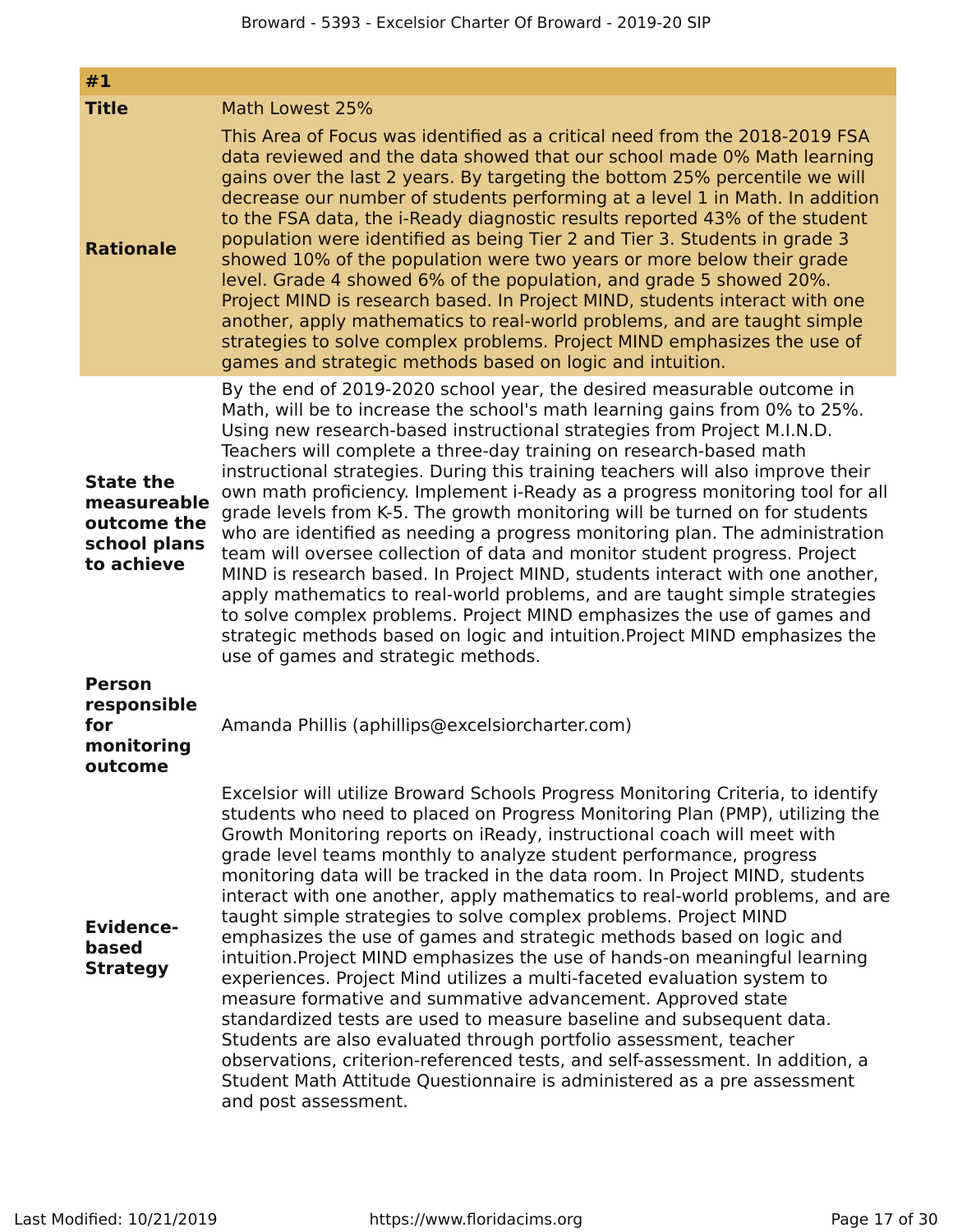| <b>Rationale</b><br>for<br><b>Evidence-</b><br>based<br><b>Strategy</b> | According to the school 2019 FSA data, we were 50% proficient in Math,<br>therefore, by targeting this group we should be able to improve the overall<br>proficiency of our students. In addition the i-ready data showed that only<br>52% of our kindergarten students were performing at grade level, First grade<br>48%, Second Grade 63%, third grade 56%, fourth grade 67%, fifth grade<br>53%. According to the i-ready data only 57% of the student population was<br>performing on grade level. When this group is targeted, the learning gap of<br>all the students will be closed thus impacting the students who need<br>enrichment as well as the students who need intensive work, which include<br>the ESE and ELL students. ESE and ELL students will also receive strategies<br>that will be listed in weekly lesson plans. An initial objective for student<br>achievement was a 3% gain; however, the actual gains ranged between<br>48%-52%.                                                                                                                                                                                                                                                                                                                                                                                                                                                                                                                                                                                                                                                                                                                                                                                                                                                                                                                                                                                                                                                                                                                                                                                                                                                                                                                                                                                                                                                                                                                                                                                                                                                                                                                                                                                                                                                                                                 |
|-------------------------------------------------------------------------|-----------------------------------------------------------------------------------------------------------------------------------------------------------------------------------------------------------------------------------------------------------------------------------------------------------------------------------------------------------------------------------------------------------------------------------------------------------------------------------------------------------------------------------------------------------------------------------------------------------------------------------------------------------------------------------------------------------------------------------------------------------------------------------------------------------------------------------------------------------------------------------------------------------------------------------------------------------------------------------------------------------------------------------------------------------------------------------------------------------------------------------------------------------------------------------------------------------------------------------------------------------------------------------------------------------------------------------------------------------------------------------------------------------------------------------------------------------------------------------------------------------------------------------------------------------------------------------------------------------------------------------------------------------------------------------------------------------------------------------------------------------------------------------------------------------------------------------------------------------------------------------------------------------------------------------------------------------------------------------------------------------------------------------------------------------------------------------------------------------------------------------------------------------------------------------------------------------------------------------------------------------------------------------------------------------------------------------------------------------------------------------------------------------------------------------------------------------------------------------------------------------------------------------------------------------------------------------------------------------------------------------------------------------------------------------------------------------------------------------------------------------------------------------------------------------------------------------------------------------------|
| <b>Action Step</b>                                                      |                                                                                                                                                                                                                                                                                                                                                                                                                                                                                                                                                                                                                                                                                                                                                                                                                                                                                                                                                                                                                                                                                                                                                                                                                                                                                                                                                                                                                                                                                                                                                                                                                                                                                                                                                                                                                                                                                                                                                                                                                                                                                                                                                                                                                                                                                                                                                                                                                                                                                                                                                                                                                                                                                                                                                                                                                                                                 |
| <b>Description</b>                                                      | Teachers will provide explicit teaching, modeling, and guided practice of<br>grade level mathematical standards using research-based strategies for<br>problem solving. Teachers will also facilitate student participation in meaning<br>math discourse to enhance critical thinking and comprehension. Teachers will<br>register and participate in learning opportunities provided by Broward<br>Schools and or at the school site which target instructional design from the<br>Florida State Standards, and apply that knowledge in lesson planning in<br>grades Kindergarten, First, Second, Third, Fourth, and Fifth. Professional<br>development opportunities for instructional staff will be through Learning<br>Across Broward.<br>ESOL - Through the school year, ELL students who did not expand proficiency<br>on the 2019 ACCESS 2.0 will receive additional small group instruction for a<br>minimum of two sessions per week, for a duration of 30 minutes per session<br>to address listening, speaking, reading, and or writing as needed. Academic<br>language for students will be an integral component of these small group<br>activities. Via explicit instruction and vocabulary and early reading<br>strategies/skills giving examples and non-examples, using cognates to<br>support oral language acquisition. In addition, peer supported learning will be<br>promoted to help students practice oral language during academic lessons to<br>encourage English language development.<br>ESE- Throughout the 2019-2020 school year, students with disabilities will be<br>included and integrated in all remedial activities for math in addition to ESE<br>services prescribed in the IEP to target IEP goals and gap skills. Staff working<br>with students with disabilities will have access to IEPs and accommodations<br>will be provided.<br>By September 2019, the Collaborative Problem Solving Team will use the GO<br>Math Prerequisite test to identify students who need be placed on a Progress<br>Monitoring Plan. Criteria for student identification will be based on Broward<br>Schools Progress Monitoring Criteria. The CPS Team will instruct and coach<br>teachers on research-based strategies to apply through instructional delivery.<br>By September 2019, the Collaborative Problem Solving Team will use the<br>iReady Diagnostics to identify students who are two years or more below<br>their current grade level. These students will be placed on Tier 3<br>interventions and monitored for progress. The CPS Team will instruct and<br>coach teachers on research-based strategies to apply through instructional<br>delivery.<br>Design an instructional program for each tiered group. Instructional Coaching<br>will be provided to teachers how to use the data to create quality instruction |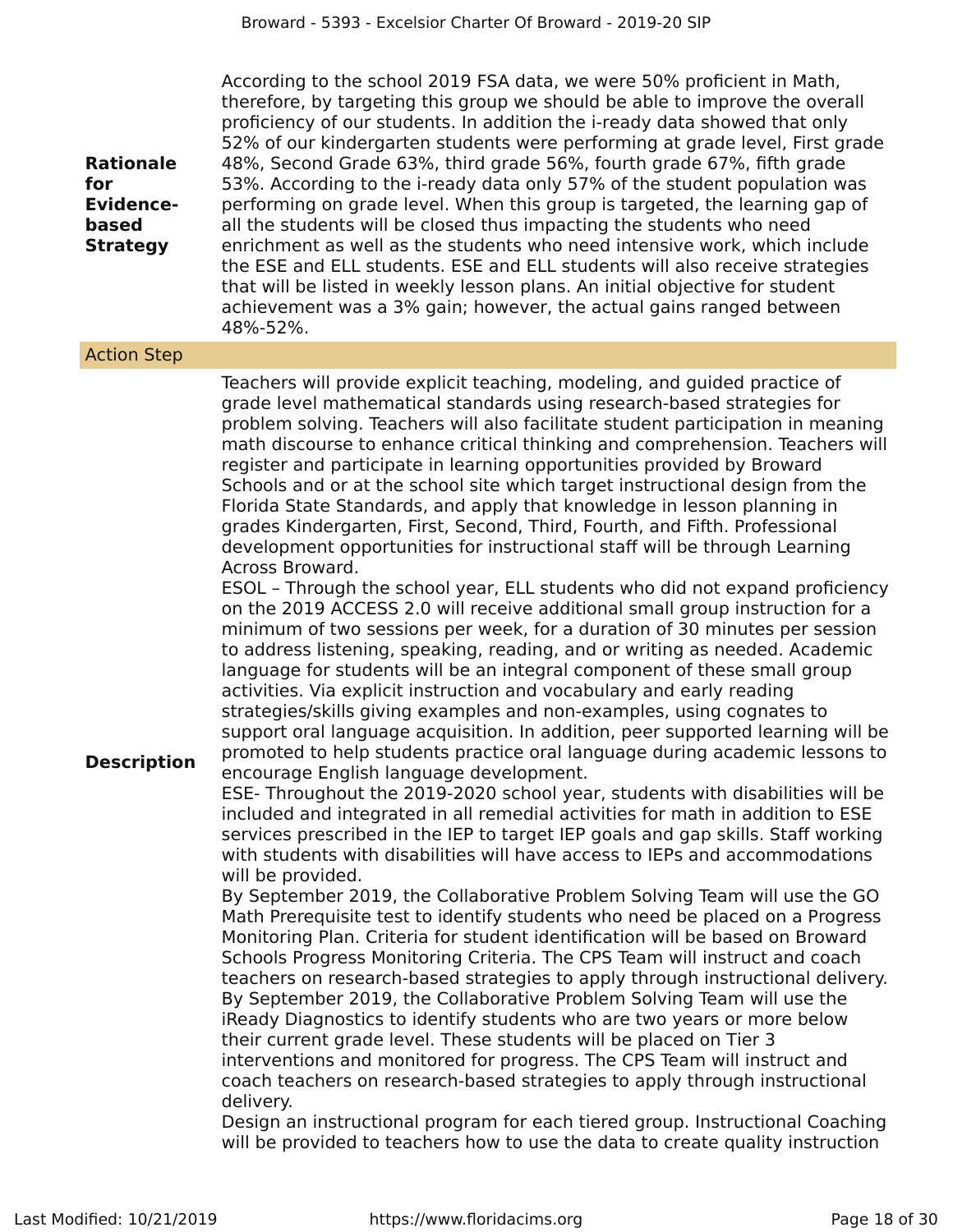for each tiered group. This will be done through small guided groups, centers, and pull-outs. By October 2019, the Collaborative Problem Solving Team along with teachers will create a plan for Tier 2 interventions using the knowledge attained by District training (through Venture Design), on Multi-Tiered Systems of Support.

By May 2020, teachers will have collected monthly data on student progress through GO Math assessments and iReady growth monitoring. Student data will be collected on a monthly basis and teachers will meet with the Collaborative Problem Solving Team to chart their data on a school-wide data tracker. Based on student results, instructional strategies will be changed or modified to meet the needs of the learners.

**Person Responsible** Amanda Phillis (aphillips@excelsiorcharter.com)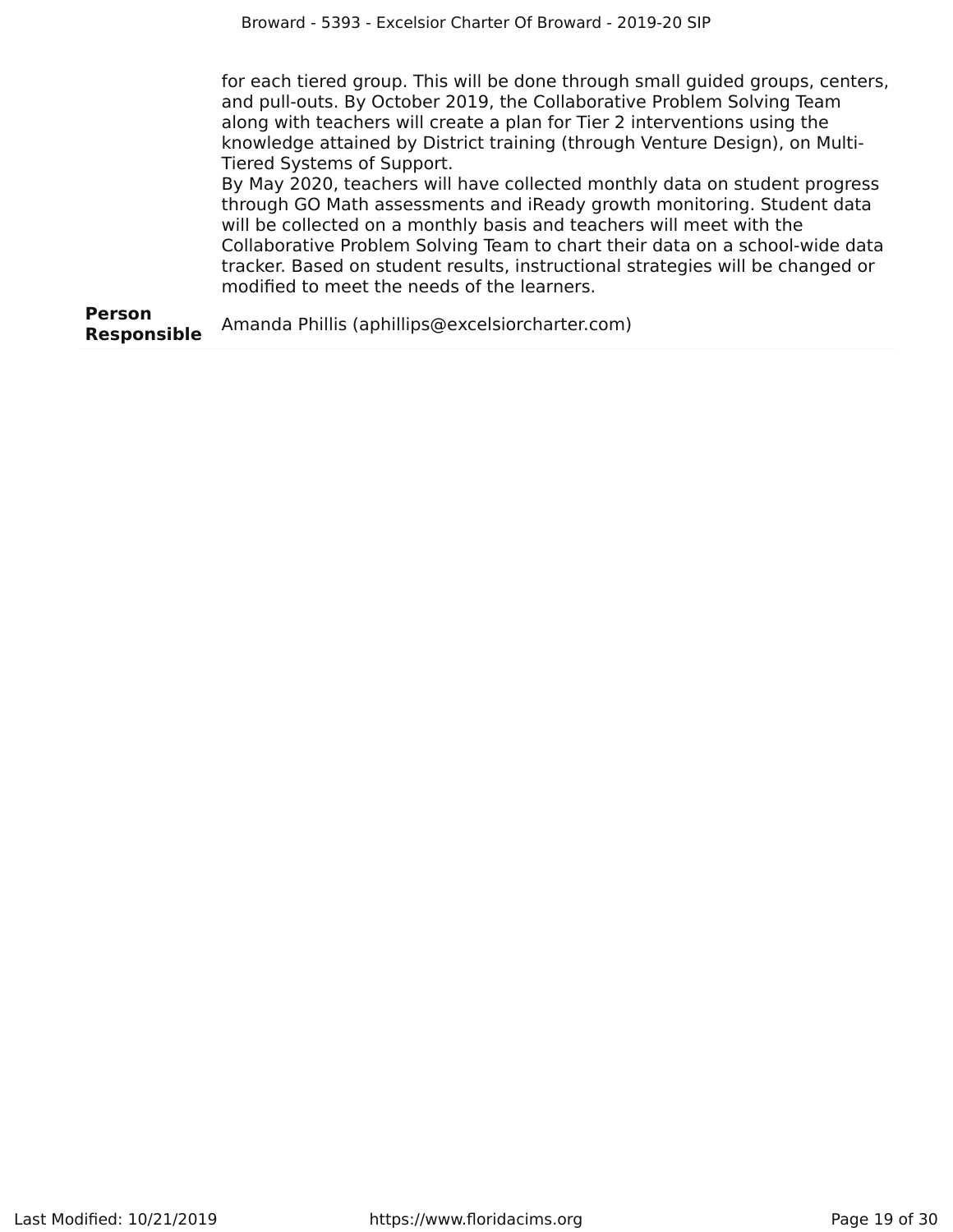| #2                                                                           |                                                                                                                                                                                                                                                                                                                                                                                                                                                                                                                                                                                                                                                                                                                                                                                                                                                                                     |
|------------------------------------------------------------------------------|-------------------------------------------------------------------------------------------------------------------------------------------------------------------------------------------------------------------------------------------------------------------------------------------------------------------------------------------------------------------------------------------------------------------------------------------------------------------------------------------------------------------------------------------------------------------------------------------------------------------------------------------------------------------------------------------------------------------------------------------------------------------------------------------------------------------------------------------------------------------------------------|
| <b>Title</b>                                                                 | <b>Math Achievement</b>                                                                                                                                                                                                                                                                                                                                                                                                                                                                                                                                                                                                                                                                                                                                                                                                                                                             |
| <b>Rationale</b>                                                             | According to the school 2019 FSA data, we were 50% proficient in Math,<br>therefore, by targeting this group we should be able to improve the overall<br>proficiency of our students. In addition the i-ready data showed that only 52%<br>of our kindergarden students were performing at grade level, First grade<br>48%, Second Grade 63%, third grade 56%, fourth grade 67%, fifth grade<br>53%. According to the i-ready data only 57% of the student poppulation was<br>performing on grade level. When this group is targeted, the learning gap of<br>all the students will be closed thus impacting the students who need<br>enrichment as well as the students who need intensive work, which include<br>the ESE and ELL students. ESE and ELL students will also recived stratgies<br>that will be listed in weekly lesson plans.                                         |
| <b>State the</b><br>measureable<br>outcome the<br>school plans<br>to achieve | By the end of 2019-2020 school year, the desired measurable outcome in<br>Math, will be to increase the school's math learning gains from 0% to 25%.<br>Using new research-based instructional strategies from Project M.I.N.D.<br>Teachers will complete a three day training on research based math<br>instructional strategies. During this training teachers will also improve their<br>own math proficiency. Implement iReady as a progress monitoring tool for all<br>grade levels from K-5. The growth monitoring will be turned on for students<br>who are identified as needing a progress monitoring plan. The administration<br>team will oversee collection of data and monitor student progress on a<br>montly basis.                                                                                                                                                  |
| <b>Person</b><br>responsible<br>for<br>monitoring<br>outcome                 | Amanda Phillis (aphillips@excelsiorcharter.com)                                                                                                                                                                                                                                                                                                                                                                                                                                                                                                                                                                                                                                                                                                                                                                                                                                     |
| <b>Evidence-</b><br>based<br><b>Strategy</b>                                 | Progress monitoring with Student Portfolio. Teachers are required to have a<br>progress montioring folder for each idenitfed student that needs a pmp.<br>Teachers will condcut data chats with their students and have students be a<br>part of the data collection. The contents in student's portfolio will be linked to<br>curriculum standards. Curriculum Based Measurement research identifies<br>Progress Monitoring as a high yield strategy. Excelsior will utilize Broward<br>Schools Progress Monitoring Criteria, to identify students who need to placed<br>on Progress Monitoring Plan (PMP), utilizing the Growth Monitoring reports on<br>iReady, instructional coach will meet with grade level teams monthly to<br>analyze student performance, progress monitoring data will be tracked in the<br>data room.                                                    |
| <b>Rationale</b><br>for<br><b>Evidence-</b><br>based<br><b>Strategy</b>      | According to C.B.M. research, Progress Monitoring and Portfolio are highly<br>effective strategies to monitor growth. The rationale for selecting Progress<br>Monitoring is based on research-based is an assessment technique how and<br>when to address curriculum so that students meet benchmark goals by the<br>end of the year. This research shows that progress monitoring is an effective<br>way to set and meet academic goals. Progress monitoring, based on<br>research, also helps to identify students who are at risk for academic failure,<br>design a stronger instructional program, and increases student achievement.<br>In Robert Marzano book, "The Art and Science of Teaching," his research<br>shows a 32 percentile point gain in achievement when students track their<br>own progress. Having students track their data will change their mindset. This |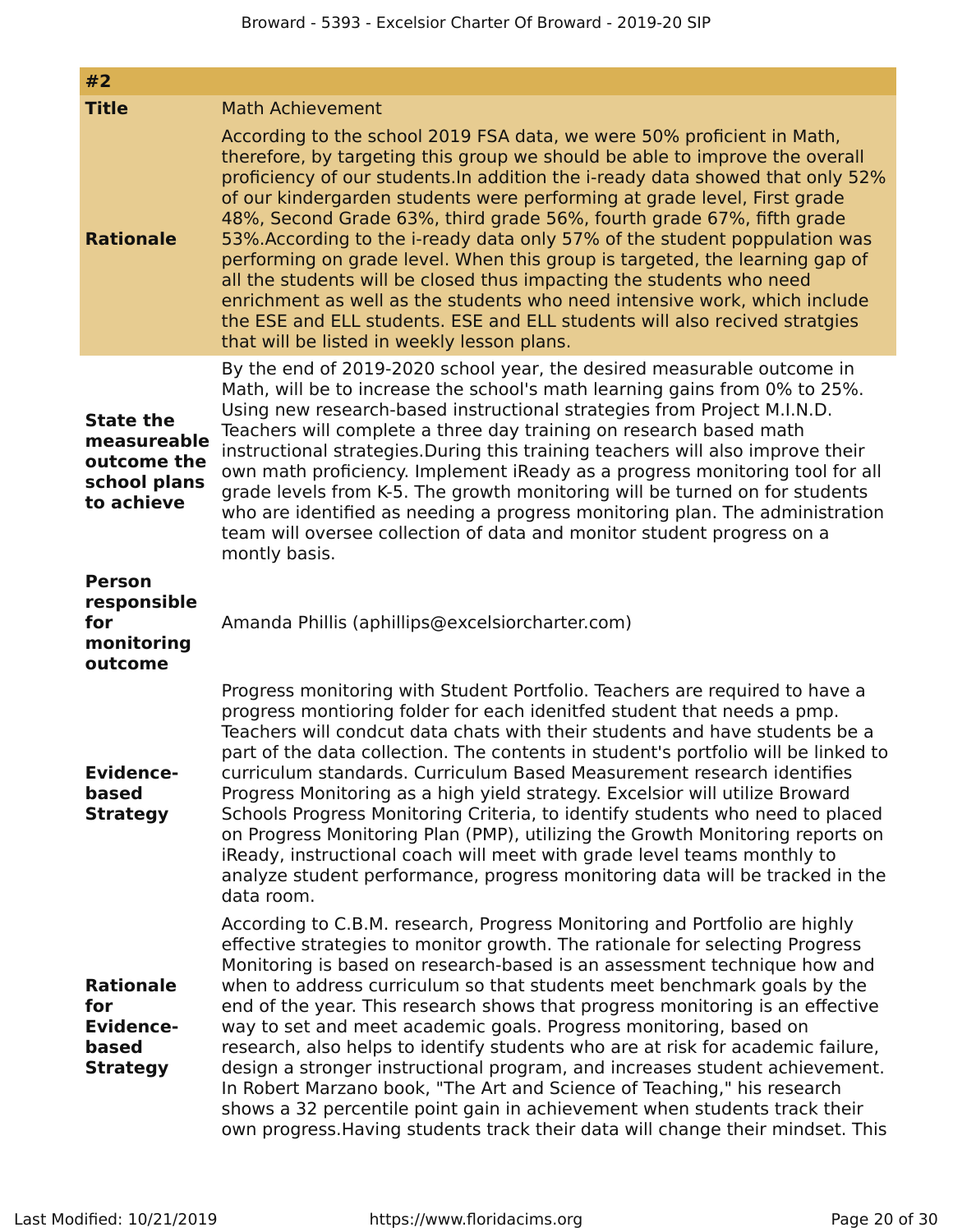makes them an active member of the data process and make them aware of their goals.

| <b>Action Step</b> |                                                                                                                                                                                                                                                                                                                                                                                                                                                                                                                                                                                                                                                                                                                                                                                                                                                                                   |  |  |  |  |
|--------------------|-----------------------------------------------------------------------------------------------------------------------------------------------------------------------------------------------------------------------------------------------------------------------------------------------------------------------------------------------------------------------------------------------------------------------------------------------------------------------------------------------------------------------------------------------------------------------------------------------------------------------------------------------------------------------------------------------------------------------------------------------------------------------------------------------------------------------------------------------------------------------------------|--|--|--|--|
|                    | By September 2019, teachers will identify student math achievement using<br>the Florida Standardized Assessment Spring 2019 data. Students who scored<br>a Level 1 or 2 will be received Tier 2 or Tier 3 intervention. Tier 2 teachers<br>will use diagnostic and ongoing assessments to provide small group and<br>individual instruction. Remedial sessions will be provided at least three times<br>weekly for a minimum of 20 minutes. For students who need Tier 3<br>intervention, individual math goals will be identified for students. Students<br>will conference with the classroom teacher as needed to discuss progress<br>and determine next steps. Individual conferencing techniques to promote<br>students' understanding and application of math standards.                                                                                                    |  |  |  |  |
|                    | By the end of September 2019, teachers will use the Go Math prerequisite<br>checklist to identify standards that need to be retaught from previous year.<br>The checklist will give teachers a greater understanding of their students'<br>strengths and needs from previous years. Teachers will use the Excel sheet to<br>plan beginning of the year math small groups and differentiated instruction.                                                                                                                                                                                                                                                                                                                                                                                                                                                                          |  |  |  |  |
|                    | Throughout the 2019-2020 school year, teachers will meet with Collaborative<br>Problem-Solving Team monthly to evaluate data trends and make<br>instructional decisions based on data. In the monthly meetings, Go Math<br>chapter tests and i-Ready progress monitoring growth reports will be used to<br>plan instructional goals.<br>Throughout the 2019-2020 school year, Administration will meet with<br>teachers to review student performance, lesson plans, and give support for                                                                                                                                                                                                                                                                                                                                                                                         |  |  |  |  |
| <b>Description</b> | research-based instruction. Teachers were given a 3-day training on research-<br>based strategy Project M.I.N.D to strengthen students' mental math skills.<br>Administration will be monitoring the collection of data and data analysis on<br>a monthly basis. Teachers will implement recommendation from coach and<br>the data will be re-valuated for successful implementation. . Teachers will<br>prepare data from formal and informal assessments to guide conferences.<br>Recommendations for additional support and documentation will be provided<br>to ensure adequate monitoring and progress of students.                                                                                                                                                                                                                                                          |  |  |  |  |
|                    | ESOL - Through the school year, ELL students who did not expand proficiency<br>on the 2019 ACCESS 2.0 will receive additional small group instruction for a<br>minimum of two sessions per week, for a duration of 30 minutes per session<br>to address listening, speaking, reading, and or writing as needed. Academic<br>language for students will be an integral component of these small group<br>activities. Via explicit instruction and vocabulary and early reading<br>strategies/skills giving examples and non-examples, using cognates to<br>support oral language acquisition. In addition, peer supported learning will be<br>promoted to help students practice oral language during academic lessons to<br>encourage English language development. Teachers will incorporate research-<br>based strategies as a component of the ongoing math instruction. These |  |  |  |  |

ESE- Throughout the 2019-2020 school year, students with disabilities will be included and integrated in all remedial activities for math in addition to ESE

strategies will be documented in a weekly lesson plan and updated as

necessary.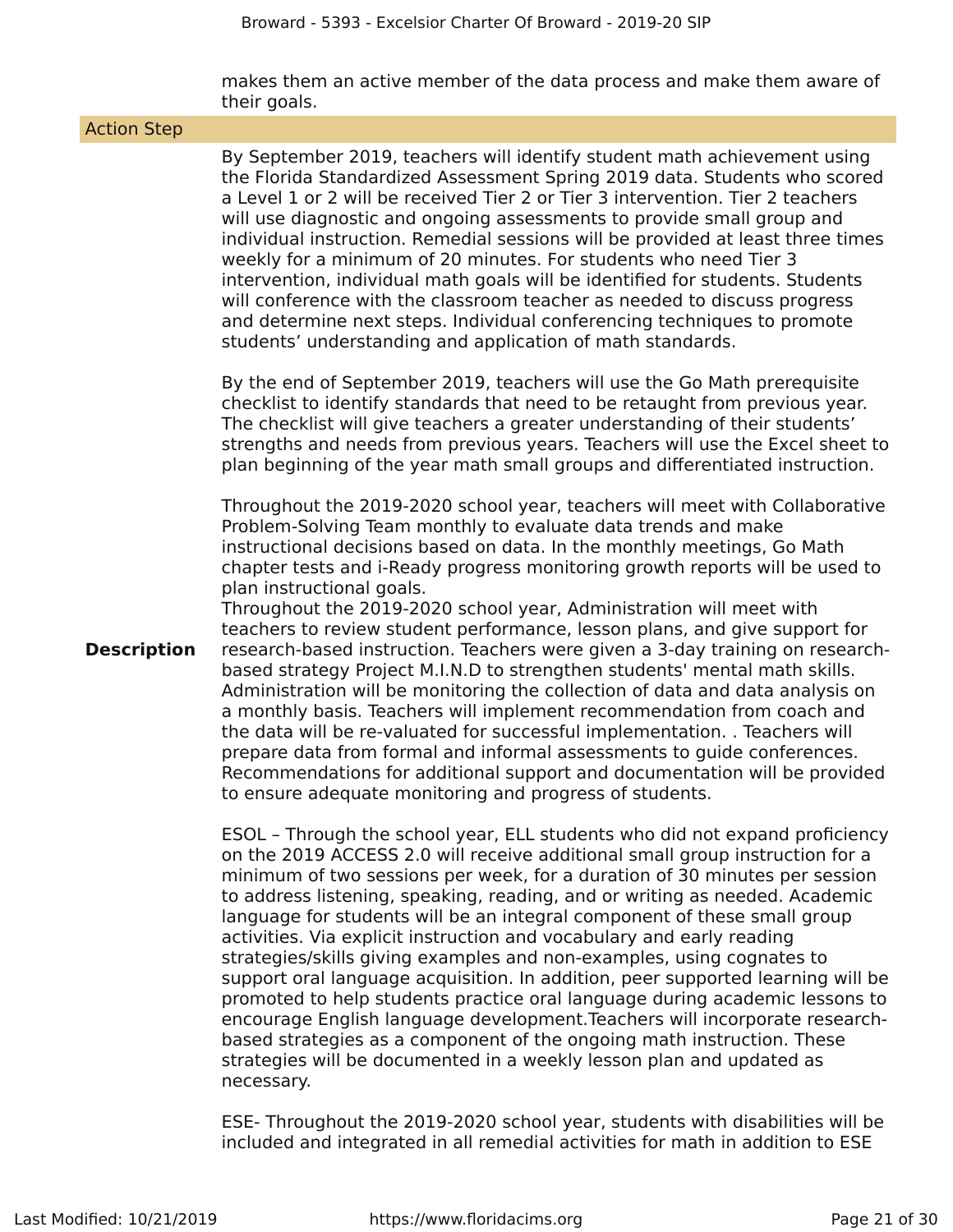services prescribed in the IEP to target IEP goals and gap skills. Staff working with students with disabilities will have access to IEPs and accommodations will be provided.

**Person Responsible** Amanda Phillis (aphillips@excelsiorcharter.com)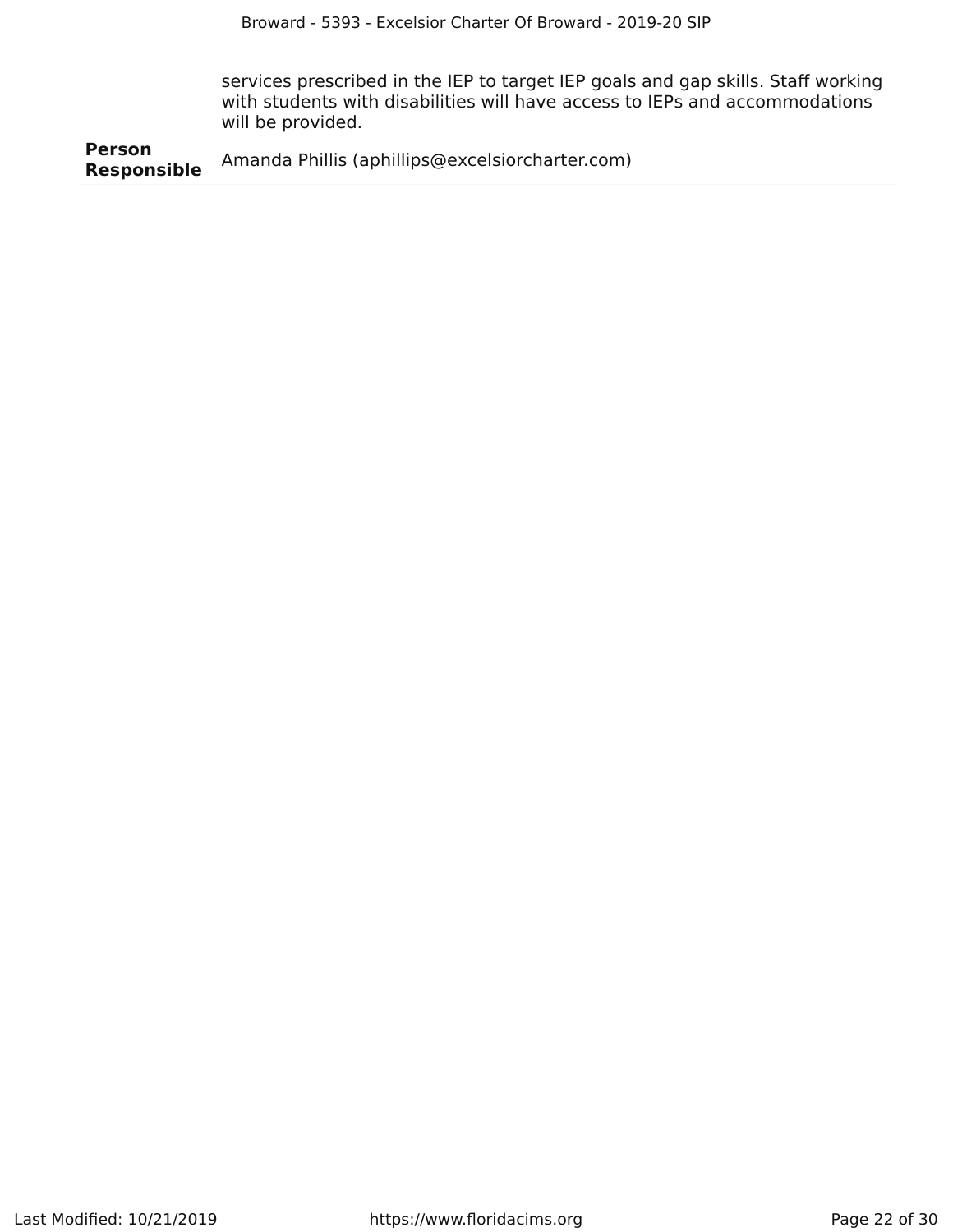| #3                                                                           |                                                                                                                                                                                                                                                                                                                                                                                                                                                                                                                                                                                                                                                                                                                                                                                                                                                                                                                                                                                                                                                                                                                                                                                                                                                                                                                                                                                                                                                                                                                                                                                                                                                                                                                                                                                                                                                        |
|------------------------------------------------------------------------------|--------------------------------------------------------------------------------------------------------------------------------------------------------------------------------------------------------------------------------------------------------------------------------------------------------------------------------------------------------------------------------------------------------------------------------------------------------------------------------------------------------------------------------------------------------------------------------------------------------------------------------------------------------------------------------------------------------------------------------------------------------------------------------------------------------------------------------------------------------------------------------------------------------------------------------------------------------------------------------------------------------------------------------------------------------------------------------------------------------------------------------------------------------------------------------------------------------------------------------------------------------------------------------------------------------------------------------------------------------------------------------------------------------------------------------------------------------------------------------------------------------------------------------------------------------------------------------------------------------------------------------------------------------------------------------------------------------------------------------------------------------------------------------------------------------------------------------------------------------|
| <b>Title</b>                                                                 | <b>ELA Lowest 25%</b>                                                                                                                                                                                                                                                                                                                                                                                                                                                                                                                                                                                                                                                                                                                                                                                                                                                                                                                                                                                                                                                                                                                                                                                                                                                                                                                                                                                                                                                                                                                                                                                                                                                                                                                                                                                                                                  |
| <b>Rationale</b>                                                             | According to our school's Spring FSA 2019 data only 9% of our students who<br>fell into the lower 25% percentile made gains. Also, I-Ready end of year ELA<br>diagnostic data showed that 27% of the student population was performing<br>at one grade level below. 10% of the student population was performing two<br>or more grade levels below. Focusing on this group of students will decrease<br>the number of students performing at level one in ELA. Included in this group<br>are students identified as ESOL and ESE. These students will receive<br>additional strategies and support that will be documented weekly in the<br>lesson plan. Increasing the number of English Language Proficiency will<br>improve the schools' overall scores on FSA ELA. By targeting the number of<br>SWD, will increase the proficiency of SWD will improve the school's overall<br>scores on FSA/ELA/Math.                                                                                                                                                                                                                                                                                                                                                                                                                                                                                                                                                                                                                                                                                                                                                                                                                                                                                                                                            |
| <b>State the</b><br>measureable<br>outcome the<br>school plans<br>to achieve | By the end of 2019-2020 school year, we will increase our lowest 25%<br>percentile from 9% to 19% gains in ELA.<br>Students will demonstrate growth in ELA by giving feedback on assignments.<br>By the end of 2019-2020 school year, we will increase our lowest 25%<br>percentile from 9% to 19% gains in ELA. To achieve this goal we will use data-<br>driven instruction. Teachers will monitor learners' progress by tracking the<br>data bi-weekly. We will also foster instructional coaching for new teachers.<br>Teachers will be assigned to mentoring teachers to receive support. The use<br>of progress monitoring tools will encourage learners to continue to improve.<br>. To increase iReady score in both reading and Mathematics in comparison to<br>diagnostic data as recorded at the beginning of the school year. This will be<br>demonstrated by an increase in scores as evidence through monthly<br>assessments.<br>•Students will demonstrate growth in ELA by giving feedback on<br>assignments. Students will use Math and English notebooks to describe their<br>progress, challenges, and give feedback on how to improve.<br>•Administration will conduct bi-weekly data chats with teachers to ensure<br>that students are on track towards achieve their goals in ELA. Teachers will<br>discuss current and new strategies that are working, and how they can be<br>supported.<br>. Walk throughs and observations will be conducted randomly to assist with<br>student growth and achievement. Schoolwide incentives will be offer grade<br>levels who achieve their ELA progress goals in comprehension and writing.<br>•Teachers will display students' progress in reading. Grade levels will be<br>encouraged to increase their reading and rewarded by the highest number of<br>books completed by the class. |
| <b>Person</b><br>responsible<br>for<br>monitoring<br>outcome                 | Alicia Brown (abrown@excelsiorcharter.com)                                                                                                                                                                                                                                                                                                                                                                                                                                                                                                                                                                                                                                                                                                                                                                                                                                                                                                                                                                                                                                                                                                                                                                                                                                                                                                                                                                                                                                                                                                                                                                                                                                                                                                                                                                                                             |
| <b>Evidence-</b><br>based<br><b>Strategy</b>                                 | Excelsior will utilize Broward Schools Progress Monitoring Criteria, to identify<br>students who need to placed on Progress Monitoring Plan (PMP), utilizing the<br>Growth Monitoring reports on iReady, using the Fountas and Pinnell<br>Benchmark Assessment System, assistant principal will meet with grade level<br>teams monthly to analyze student performance, and progress monitoring<br>data will be tracked in the data room. Students will demonstrate growth in                                                                                                                                                                                                                                                                                                                                                                                                                                                                                                                                                                                                                                                                                                                                                                                                                                                                                                                                                                                                                                                                                                                                                                                                                                                                                                                                                                           |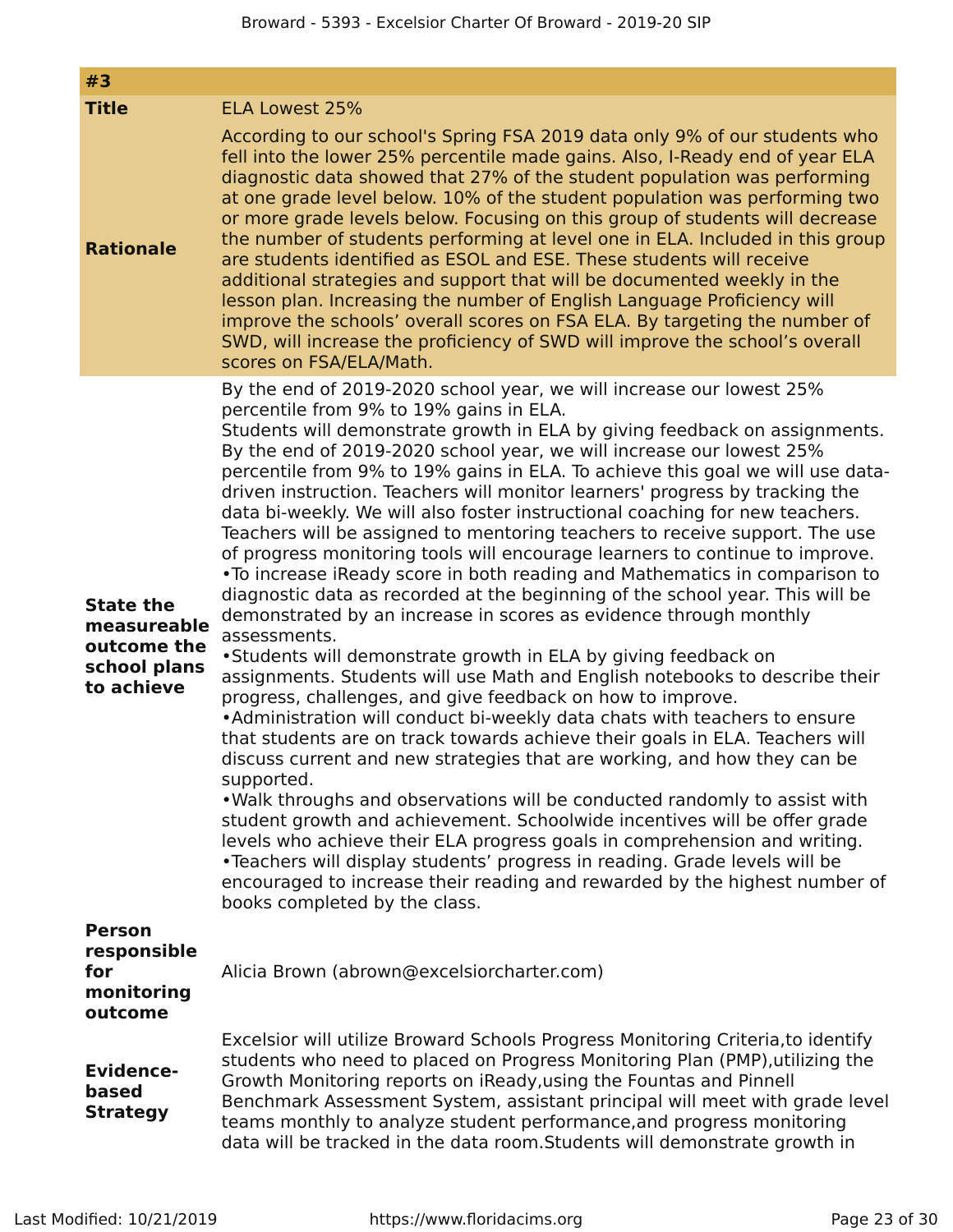ELA by giving feedback on assignments.Students will use Math and English notebooks to describe their progress,challenges,and give feedback on how to improve.Administration will conduct bi-weekly data chats with teachers to ensure that students are on track towards achieve their goals in ELA.Teachers will discuss current and new strategies that are working, and how they can be supported.Walk throughs and observations will be conducted randomly to assist with student growth and achievement.Schoolwide incentives will be offer grade levels who achieve their ELA progress goals in comprehension and writing.Teachers will display students' progress in reading.Grade levels will be encouraged to increase their reading and rewarded by the highest number of books completed by the class.

The rationale for selecting Progress Monitoring is based on research-based is an assessment technique how and when to address curriculum so that students meet benchmark goals by the end of the year. This research shows that progress monitoring is an effective way to set and meet academic goals. According to the National Center on Student Progress Monitoring, Progress monitoring has the following benefits; students learn more quickly because they are receiving more appropriate instruction and teachers make more informed instructional choices. Progress monitoring, based on research, also helps to identify students who are at risk for academic failure, design a stronger instructional program, and increases student achievement. By identifying reading levels using the using the Fountas and Pinnell Benchmark Assessment System, teachers will be able to plan effective lessons to close learning gaps. Teachers will use the Fountas & Pinnell Continuum inorder to plan effective small group goals and lessons.

### Action Step

**Rationale**

**Evidencebased Strategy**

**for**

Throughout the 2019-2020 school year, all students will receive a minimum of 90 minutes comprehensive core literacy instruction each day through research-based Houghton Mifflin Harcourt Journeys reading materials. Comprehensive core instruction will include explicit teaching and modeling for whole group lessons as well as differentiated small group, independent sessions, and literacy centers. Oral language, phonemic awareness, phonics, fluency, vocabulary and comprehension, both literary and informational are components of reading that will be explicitly and systematically addressed as needed throughout the literacy block.

**Description** By September 2019, teachers will identify student ELA achievement using the Florida Standardized Assessment Spring 2019 data. Students who scored a Level 1 or 2 will be received Tier 2 or Tier 3 intervention. Tier 2 teachers will use diagnostic and ongoing assessments to provide small group and individual instruction. Remedial sessions will be provided at least three times weekly for a minimum of 20 minutes. For students who need Tier 3 intervention, individual ELA goals will be identified for students. Students will conference with the classroom teacher as needed to discuss progress and determine next steps. Individual conferencing techniques to promote students' understanding and application of ELA standards.

> By September 2019, K-3 teachers will use the benchmark assessment system to identify students who need to be placed on a progress monitoring plan. In addition, 2nd to 3rd grade teachers will also use Broward County primary district testing scores to help identify students who need to be placed on a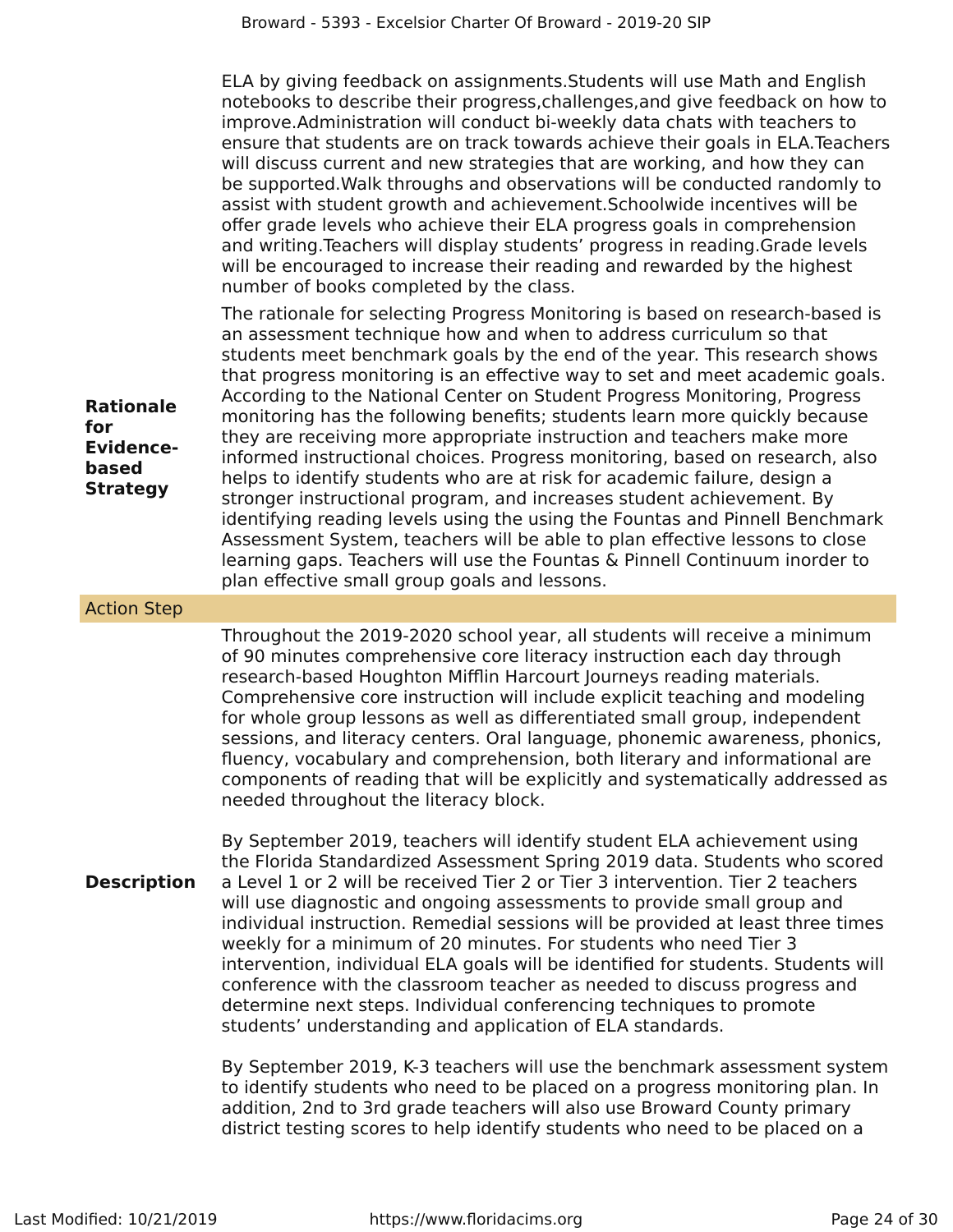progress monitoring plan. Teachers will utilize data from the Fountas and Pinnell benchmark assessment system for all students in grades K-3 and for targeted students in grades 4-5 to implement a balanced literacy program to include interactive read alouds, guided reading for small group instruction. All teachers will also implement standards-based literacy instruction that will include explicit teaching modeling and monitoring.

Throughout the 2019-2020 school year Tier 1 plan, all students will receive instruction that supports a balanced literacy program. Students will engage in the whole group, small group and independent literacy lessons to explicitly teach, model and monitor student literacy goals. Students will also receive grade level literacy instruction that is aligned to the Florida Standards.

Throughout the 2019-2020 school year Tier 2 plan, students will receive additional small group instruction to reteach and remediate reading skills and strategies. Teachers will utilize student performance data on formal and informal assessments to determine the focus of additional sessions.

In addition to Tier 1 and Tier 2 support, students at the Tier 3 level will receive individual small group instruction using a research based program to address critical areas in need. The primary resource will be Journey Reading Toolkit and i-Ready progress monitoring tool. Students will also be receiving 1 to 3 small group instruction daily.

The teachers will have access to professional development opportunities to strengthen their ELA blocks. This will help guide teachers to develop a stronger Balanced Literacy Approach in their classroom. Teachers will be required to implement these strategies in their daily practice and will be documented through, teacher observations and in teacher lesson plans.

**Person Responsible** Alicia Brown (abrown@excelsiorcharter.com)

**Additional Schoolwide Improvement Priorities** (optional)

## **After choosing your Area(s) of Focus, explain how you will address the remaining schoolwide improvement priorities (see the Guidance tab for more information)**

School will provide training and support for teacher growth leading to improve students' academic performance. The system will provide coaching and mentoring, allowing interaction among staff and peers.Excelsior Charter of Broward's highest priorities for schoolwide improvement in the upcoming 2019-2020 school year, are based on the school data trends from the Spring FSA 2019 are the following:

1.School-wide attendance monitoring and school-wide incentives to promote attendance: (a)School will pull reports from Pinnacle and or teacher record book on a bi-weekly basis to determine attendance trends and make attempts to contact parent(s) or guardian(s) by phone, electronic communication, and or letter, to ensure families are notified of the school's awareness of the absence or tardiness of their child.

(b)Administration will educate and conference with parents on the importance of consistent school attendance through means of print, phone call, and or meetings. School hours will be reiterated to parents, guardians, and students, to ensure all parties are aware of the school's attendance policy. Instructional hours are from 8:00 am to 2:30 pm,Monday through Friday, with the exception of early release days, when dismissal is scheduled at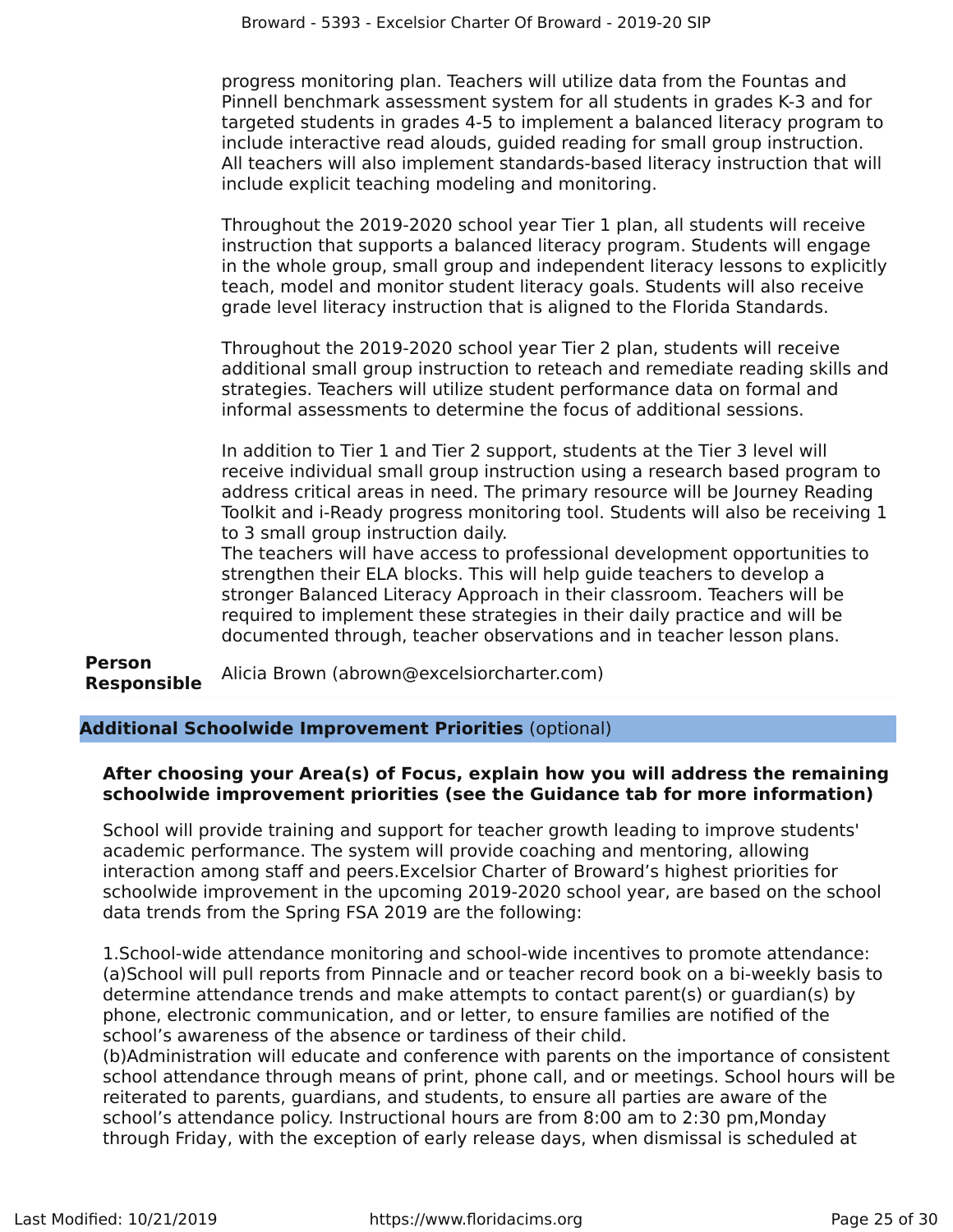12:30 pm.

(c)Teachers will create an incentive program for in-class recognition for best student attendance,that will be age and grade level appropriate. Incentives can be cost-effective, such as serving in student leadership roles (e.x., line leader,door holder, and so on), positive communication home with student, and earn Class Dojo points.

(c)School will announce one class a month for overall best attendance and that class will receive special acknowledgement.

2. Increase Math achievement and math learning gains:

(a)School will identify students who scored a Level 1 on Spring FSA 2019 and progress monitor for learning gains.According to our student database for 2019-2020, BASIS 3.0, there are 13 students in total from grades four and five, who scored a Level 1 on the Spring FSA 2019, which require progress monitoring for academic progression and proficiency acquisition of the Florida Standards for Mathematics. These students need targeted instruction to master standards or gain proficiency in the standards they are lacking academic strength.

(b)School will identify students who scored a Level 2 on Spring FSA 2019 and progress monitor for learning gains.According to our student database for 2019-2020, BASIS 3.0, there are 15 students in total from grades four and five, who scored a Level 2 on the Spring FSA 2019, which require progress monitoring for academic progression and proficiency acquisition of the Florida Standards for Mathematics.These students are closer to the proficiency mark of a Level 3 and need targeted instruction to master standards or gain proficiency in the standards they are lacking academic strength.

(c)School will identify students who scored proficiency at a Level 3 or higher and progress monitor for learning gains;(d) Excelsior will implement the research-based Project M.I.N.D. new math instructional strategies; and lastly, (e)provide access to teachers for professional development opportunities. The research-based Project M.I.N.D.program was created by "Dr. Hui Fang Huang "Angie " Su in 1988 to help academically at-risk students improve their ability to solve math problems. Targeting Pre-K through 12th grade students, Project MIND is designed to complement and enhance the core curriculum being used through the incorporation of innovative teaching strategies.In Project MIND, students interact with one another, apply mathematics to real-world problems, and are taught simple strategies to solve complex problems. Project MIND emphasizes the use of games,story telling, and strategic methods based on logic and intuition, making learning fun and exciting." (http://www.projectmindmathisnotdifficult.com/overview.htm, Dr. Hui Fang Huang "Angie" Su, 2019)

3.Increase ELA achievement and reading learning gains: (a) School will identify students who scored a Level 1 on Spring FSA 2019 and progress monitor with iReady and Benchmark Assessment System (BAS) for learning gains;(b)School will identify students who scored a Level 2 on Spring FSA 2019 and progress monitor iReady and Benchmark Assessment System (BAS) for learning gains; (c) School will identify students who scored proficiency at a Level 3 or higher and progress monitor iReady and Benchmark Assessment System (BAS) for learning gains; and lastly,(e)provide access to teachers for professional development opportunities.

4.Teacher Development:(a) Access to "Learning Lab" and professional development calendars distributed by Broward County Public Schools; and (b) Instructional Coach/ Assistant Principal will assign training to teachers based on observations and walkthroughs.

5.Parent and Community Engagement: (a) Increase student attendance rate; (b) Increase parent awareness of Florida State Standards and the impact of the Florida Standards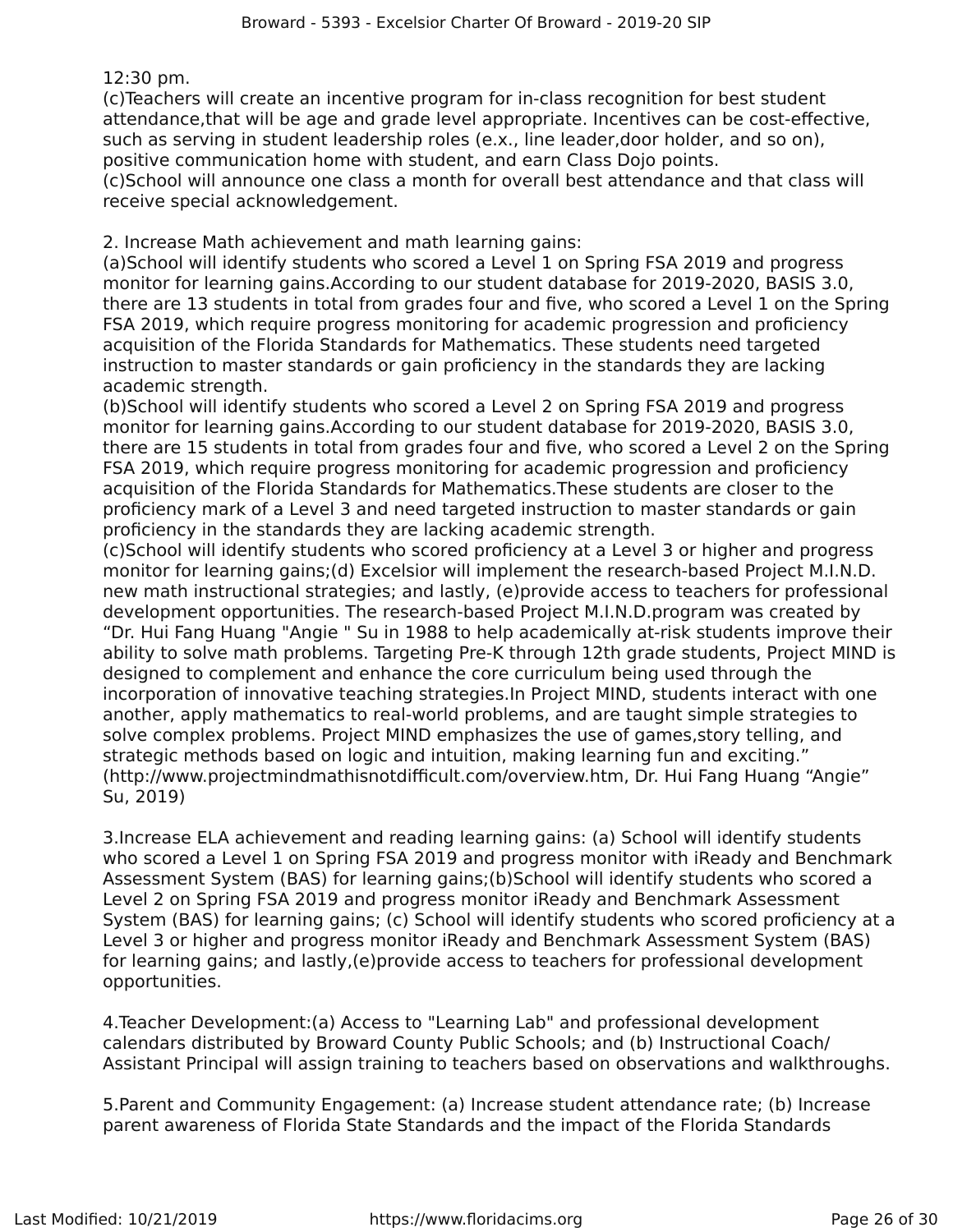Assessment 2020 on their student's academic career; and (c) Increase parent participation through the mandatory twenty volunteer hours, required by the Charter.

## **Part IV: Title I Requirements**

### <span id="page-26-0"></span>**Additional Title I Requirements**

This section must be completed if the school is implementing a Title I, Part A schoolwide program and opts to use the Pilot SIP to satisfy the requirements of the schoolwide program plan, as outlined in the Every Student Succeeds Act, Public Law No. 114-95, § 1114(b). This section is not required for non-Title I schools.

## **Describe how the school plans to build positive relationships with parents, families, and other community stakeholders to fulfill the school's mission and support the needs of students**

The school plans to build positive and strong relationships with the students, parents, and the community by promoting effective communication which is essential to building a school partnership, and to support the students.

The school will promote a positive growth mindset to improve students' attitudes towards learning as stated in Dr. Carol Dweck's research. Students will learn to accept challenging as a way to grow and improve. They will be encouraged to show effort so as to progress in daily tasks.Parent Advisory Committee (PAC) will have biannual meeting to address school progress, community involvement and student growth.We will continue to develop volunteering efforts among parents by opening opportunities for them to attend activities such as Reading Day. Parents can read to their child's class or offer additional services in the classroom or school-wide activities such as the Story Book Character Parade.The school will promote,encourage,and provide volunteer opportunities for student involvement, parents input and ideas,parent/teacher conferences,and school events throughout the year. Ample notice and incentives will be provided to achieve high attendance.We look forward to building strong and effective relationships within our school community.School-wide attendance monitoring and school-wide incentives to promote attendance:(a)School will pull reports from Pinnacle and or teacher record book on a bi-weekly basis to determine attendance trends and make attempts to contact parent(s) or guardian(s) by phone, electronic communication, and or letter, to ensure families are notified of the school's awareness of the absence or tardiness of their child.(b)Administration will educate and conference with parents on the importance of consistent school attendance through means of print, phone call,and or meetings.Parent and Community Engagement:(a)Increase student attendance rate;(b)Increase parent awareness of Florida State Standards and the impact of the Florida Standards Assessment 2020 on their student's academic career;and(c)Increase parent participation through the mandatory twenty volunteer hours, required by the Charter.

## **PFEP Link**

The school completes a Parental Involvement Plan (PFEP), which is available at the school site.

## **Describe how the school ensures the social-emotional needs of all students are being met, which may include providing counseling, mentoring and other pupil services**

The school will work with the community liaison in mentoring students and have access to Social Workers and mental health services.The school will provide counseling services on a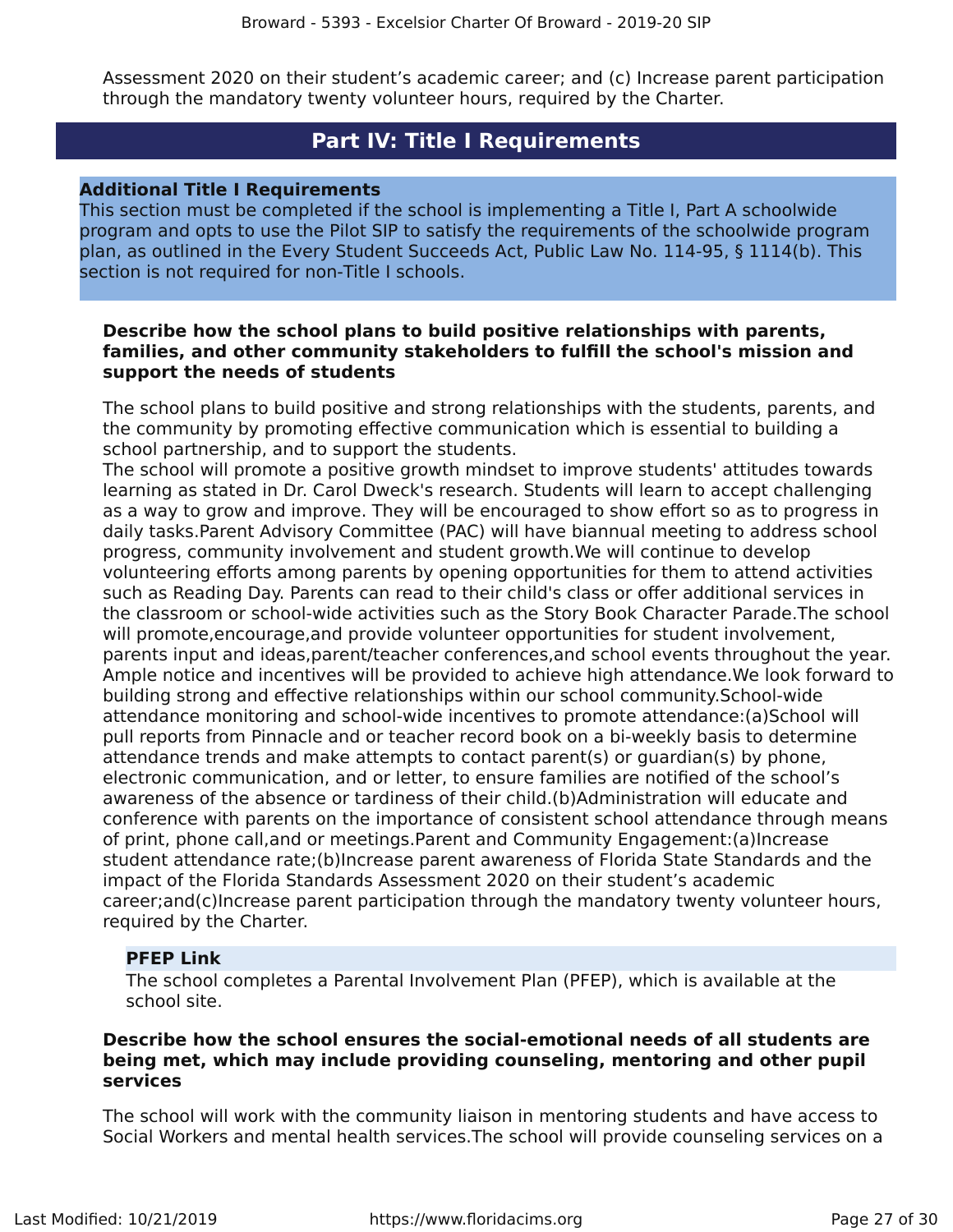needs basis.The school encourages and supports the social-emotional needs of the students by their daily activities and students' school interactions. There will be a social worker on campus on a regular basis who will be available to provide social-emotional support to students and or refer families in need of counseling services through Broward County.Referral services for individual and or family counseling provided through Broward County can be articulated to parents, that they may call 2-1-1 for free.Excelsior has a Collaborative Problem Solving Team which will meet to discuss students who have been referred by classroom teachers in BASIS 3.0 for social work follow-up. Monthly meetings take place at the school for parents to be aware of events and services available in the community to provide support as needed.If students are experiencing homelessness or displacement, our school will reach out the H.E.A.R.T. program with Broward County Public Schools, so they can be in communication with the family(ies) in need of support.According to research, a recent summary of research produced by a task force of psychologists and educational researchers associated with the National Association for Gifted Children and the National Research Center on the Gifted and Talented indicated that high‐ability students are generally at least as well adjusted as any other group of youngsters. In this article, current research about the social and emotional development of gifted and talented students is summarized and suggestions are made about strategies to enhance these students' school experiences.Suggestions are provided for assessment and educational programming based on students' strengths and interests that may result in helping talented students realize their potential. © 2004 Wiley Periodicals,Inc.Psychol Schs 41:119–130, 2004.

## **Describe the strategies the school employs to support incoming and outgoing cohorts of students in transition from one school level to another**

The school encourages new students and parents to tour the school, meet with the principal and staff along with providing informational literature about the school. For incoming students, the school has open houses for pre-k students as well as visit selected school, meeting with parents and distributing transition literature to kindergarten. For out going students the school allow middle school administrator to visit the school and talk with the students. Teachers are given the opportunity to meet with parents of outgoing students to discuss the curriculum covered over the school year. Teachers and parents are given the opportunity to meet before the first day classes start for the new school year, so students and parents are familiar with the teacher who will be instructing their child and have an opportunity to see the curriculum materials their children will be learning from on a daily basis. According to research, educators often look for ways to bring quiet children out of their shells, but emerging research suggests schools can improve academic outcomes for introverted students by reducing the pressure to be outgoing and giving all students a little more time to reflect."Whoever designed the context of the modern classroom was certainly not thinking of the shy or quiet kids," said Robert J. Coplan, a psychology professor and shyness expert at Carleton University, in Ottawa, Canada. With often-crowded, highstimulation rooms and a focus on oral performance for class participation, he said, "in many ways, the modern classroom is the quiet ...(Studies Illustrate Plight of Introverted Students, Education Week, by Sarah Sparks, May 22, 2012). Students and parents of current fifth grade students will be receiving information for the sixth grade level, which would be for the 2020-2021 school year.During those conversations, expectations will be provided for reading and math practice over the summer.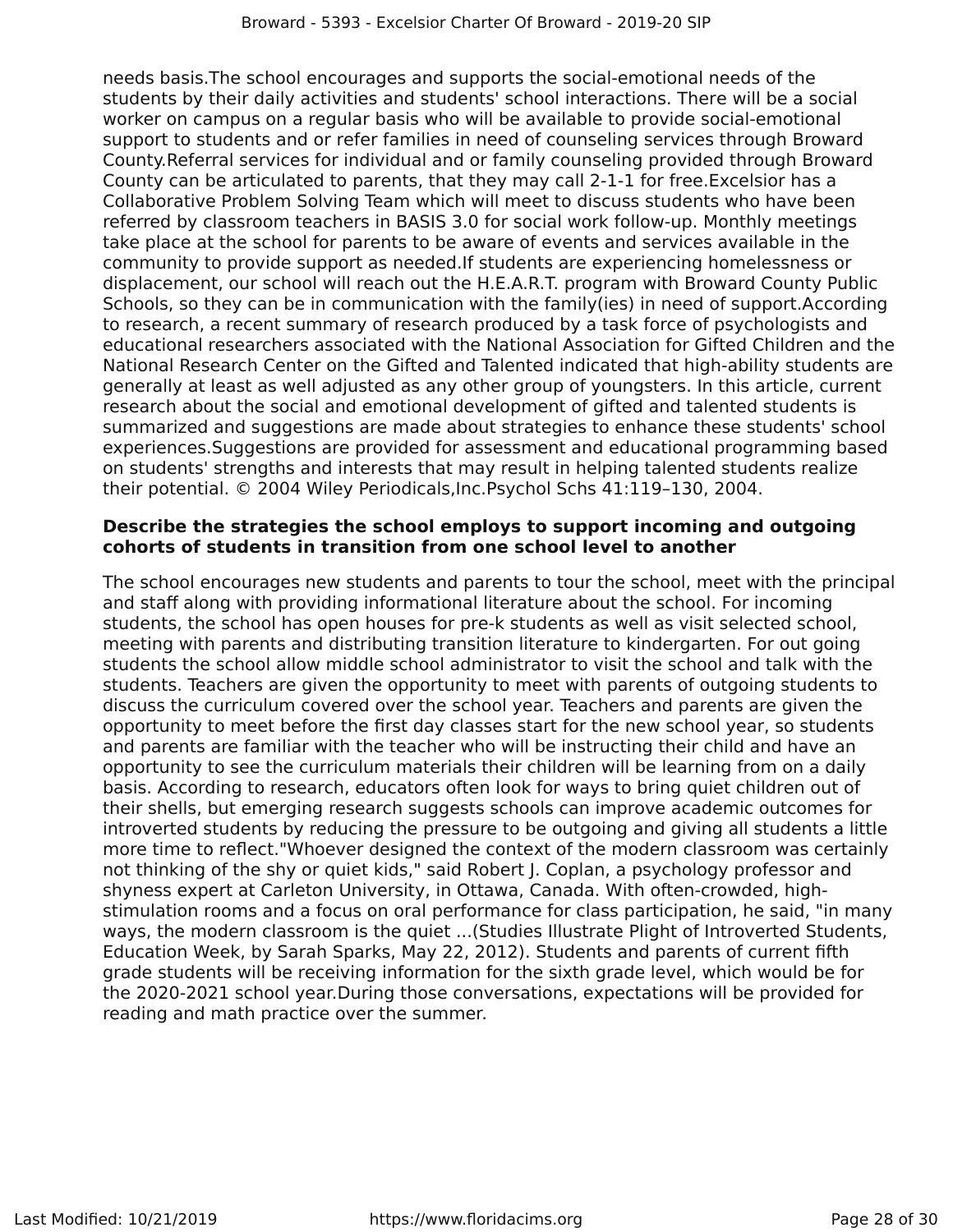**Describe the process through which school leadership identifies and aligns all available resources (e.g., personnel, instructional, curricular) in order to meet the needs of all students and maximize desired student outcomes. Include the methodology for coordinating and supplementing federal, state and local funds, services and programs. Provide the person(s) responsible, frequency of meetings, how an inventory of resources is maintained and any problem-solving activities used to determine how to apply resources for the highest impact**

The process through which school leadership identifies and aligns all available resources, such as personnel, instructional staffing, curriculum, in order to meet the needs of all students and maximize desired student outcomes are done in a systematic way. The methodology for coordinating and supplementing federal, state and local funds, services and programs, is based on the school's financial standing with enrollment and compliance items that are mandated by federal, state and or local legal entities. Excelsior Charter of Broward administration, instructional and non-instructional staff, work as a unit in disseminating information about the school to the parents via Parent Link, electronic communication, and written notices. The school holds weekly faculty meetings to discuss and review planning, strategies and implementations of teaching materials, curriculum, etc. The meetings are held by the Principal, resource teachers, staffing specialists, and teachers. At the start of the new school year meeting are held to discuss student data, goals, action plans, etc. Faculty meetings are held on a regular basis with the staff to ensure information regarding plans and programs utilized on campus, are evident in classrooms. Accountability is in place, as teachers are required to sign in for every faculty meeting and or training. Based on the information shared and discussed in these meetings, follow-up is provided through classroom walkthroughs and monitoring of programs utilized at the school site, such as iReady. Instructional materials are ordered based on student count and curricular needs, such as lab materials, licenses for educational software, and so on. Teachers sign-out materials with the instructional coach/curriculum coordinator and the teacher then assigns appropriate materials to students. Teachers are required to monitor and ensure student use of purchased instructional materials.At the end of the academic school year, 2019-2020,teachers will be required to return all non-consumable materials to the instructional coach/curriculum coordinator.

## **Describe the strategies the school uses to advance college and career awareness, which may include establishing partnerships with business, industry or community organizations**

Every year the school organizes a career day with the purpose to provide career awareness for all the students. The event establish partnership with business, parents and community organizations. Every year multiple professionals are invited to visit our school and each one of them talk about their experiences, what college preparation they need to work and what they do when they are working. The students have the opportunity to ask questions and increase their expected career knowledge. In order to extend organization participation, the same day organizations such as police department, fire department, city officials among others are invited to participate and share their professional experiences. The foundation of our strategy to prepare our students for college and career awareness is the following, based on Broward Schools' vision: rom an academic perspective, college and career readiness means that a high school graduate has the knowledge and skills in English and mathematics necessary to qualify for and succeed in entry-level, credit-bearing postsecondary coursework without the need for remediation — or put another way, a high school graduate has the English and math knowledge and skills needed to qualify for and succeed in the postsecondary job training and/or education necessary for their chosen career (i.e. community college, university, technical/vocational program, apprenticeship, or significant on-the-job training).To be college- and career-ready, high school graduates must